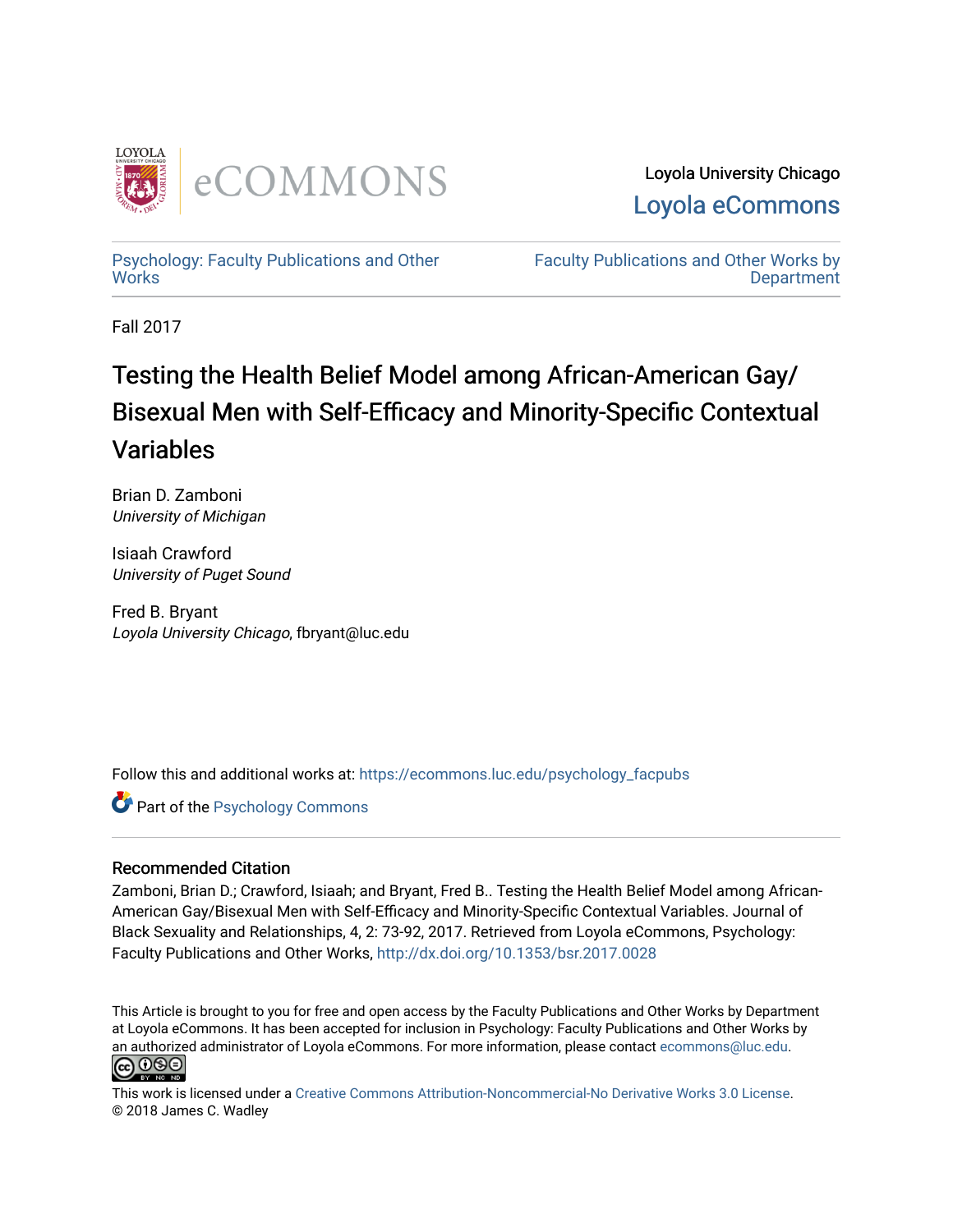# Testing the Health Belief Model among African- American Gay/Bisexual Men with Self-Efficacy and Minority-Specific Contextual Variables

brian d. zamboni, *University of Minnesota* isiaah crawford, *University of Puget Sound* fred b. bryant, *Loyola University Chicago*

ABSTRACT—This study used structural equation modeling to test variations of the Health Belief Model in predicting safer sex intentions among 151 African- American gay/bisexual men. Acculturation and gay socialization were included to see if minority-specific contextual variables improved the model fit. Perceived severity, perceived vulnerability, and cues to action did not improve the model. Including self-efficacy as a mediating variable improved the model and overall prediction of safer sex intentions. Although acculturation and gay socialization were not statistically significant additions to the model, there are conceptual and practical reasons why these variables may influence safer sex intentions among African-American gay/ bisexual men.

keywords— Health Belief Model, gay, African- American, HIV, condom, sex

contact— Brian D. Zamboni, Ph.D., Program in Human Sexuality, University of Minnesota, 1300 S 2nd St., Ste. 180, Minneapolis, MN, 55454; or by e- mail at bzamboni@umphysicians.umn.edu.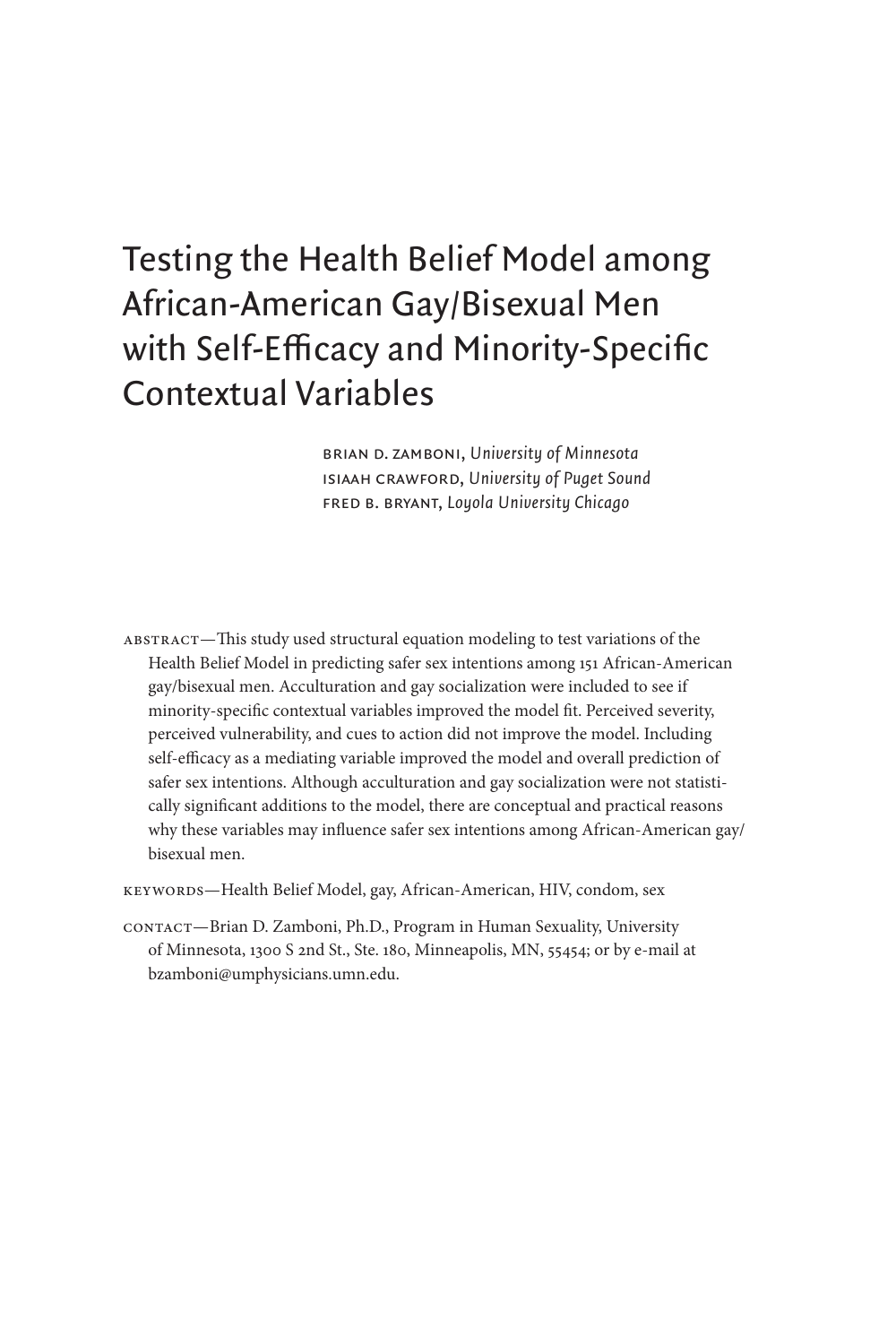THE CENTERS FOR DISEASE CONTROL AND PREVENTION (CDC) HAS REported that African-American gay/bisexual men may be at highest risk for HIV infection compared to other racial/ethnic groups in the gay community (CDC, 2015). Afr ported that African- American gay/bisexual men may be at highest risk for HIV infection compared to other racial/ethnic groups in the gay community (CDC, 2015). African- American gay/bisexual men are a marginalized population whose unique needs should be addressed, and more theory-based interventions for safer sex are needed with them (Hergenrather, Emmanuel, Durant, & Rhodes, 2016). Theories and models of safer sex enable researchers to identify what specific constructs can be used to promote health behavior, and such models have been shown to be more effective than interventions without a theoretical base (Albarracin et al., 2005). African Americans may be less likely to identify as gay/bisexual because of biases within the African- American community against homosexuality, making them less likely to seek HIV preventive services (O'Leary et al., 2007). African- American gay/bisexual men experience the dual minority stressors of heterosexism and racism, putting them at risk for a variety of mental health challenges as well as sexually transmitted infections (Crawford, Allison, Zamboni, & Soto, 2002; David & Knight, 2008; Meyer, 2010). Collectively, this suggests that models of safer sex behavior should include contextual variables that are pertinent to African- American gay/bisexual men if health professionals are to help them maintain adequate psychological well- being and physical sexual health.

# The Health Belief Model

The Health Belief Model (HBM; Rosenstock, 1974), a prominent theory of health behavior, posits that the intention to engage in HIV prevention behaviors result from a decision-making process in which individuals estimate their perceived risk for HIV, judge the severity of HIV, and evaluate the benefits and barriers to adopting the preventive behaviors. According to the HBM, cues to action (e.g., health messages) should start the process of thinking about disease susceptibility, disease severity, and benefits/barriers to behavior change (Rosenstock, 1974). The HBM has been shown to be useful in predicting safer sex behavior in samples of Caucasian gay men (Aspinwall, Kemeny, Taylor, Schneider, & Dudley, 1991) and heterosexual African- American men (Aronson et al., 2013; Ford & Norris, 1995).

Unfortunately, prior studies of the HBM have tested differences between groups or have used regression analyses to test the model. These techniques do not truly test the model as a whole because they do not permit a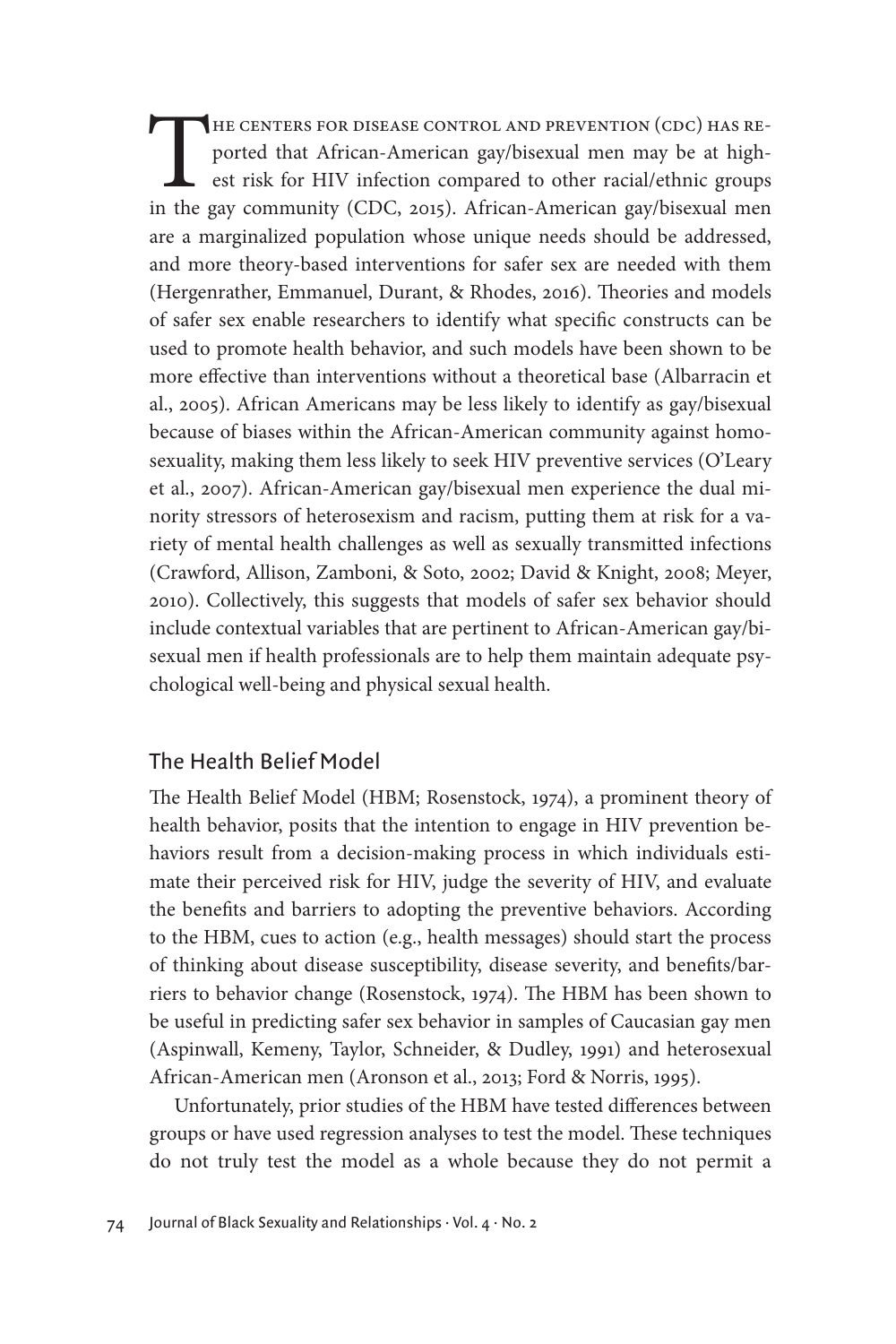simultaneous test of multiple paths in the HBM. Structural equation modeling performs a simultaneous test of multiple paths and can identify superfluous aspects of the model that can be eliminated or new variables (e.g., cues to action) that can be added to enhance the overall model's predictive ability. Of the few studies that have used structural equation modeling to examine the HBM, some do not measure the entire HBM or have methodological flaws, such as unreliable instrumentation or using a single question to measure a construct (e.g., Brunswick & Banaszak- Holl, 1996; Ford & Norris, 1995; Neff & Crawford, 1998). These studies did not examine ethnic minority gay/bisexual men. Moreover, research suggests that the ability of the HBM to predict safer sex behavior could be enhanced if other variables were added to the model, such as self-efficacy (Boone  $\&$ Lefkowitz, 2004; Khalil, Ross, Rabia, & Hira, 2005).

# Self-Efficacy

In another school of thought, social cognitive theory (e.g., Bandura, 1986) postulates that health protective behavior results from a judgment of selfefficacy (i.e., self-confidence), which involves an integration of knowledge about the disease, expected outcomes of engaging in the health protective behavior, and perceived social acceptance for the behaviors. Meta-analyses (Casey, Timmermann, Allen, Krahn, & Turkiewicz, 2009; Lacefield, Negy, Schrader, & Kuhlman, 2015; Sheeran, Abraham, & Orbell, 1999) support the notion that self-efficacy is useful in predicting intention to use condoms and past condom use. Self-efficacy has been incorporated into a modified version of the HBM (Rosenstock, Strecher, & Becker, 1988) as an exogenous independent variable, but some studies have suggested that self-efficacy is best viewed as a mediating variable (e.g., Wulfert & Wan, 1993; Wulfert, Wan & Backus, 1996). The latter model posits that self-efficacy mediates the relationship between perceived risk for HIV infection and safer sex behaviors (Wulfert & Wan, 1993).

# Contextual Factors: Acculturation and Gay Socialization

Theories of sexual health behavior need to account for the contextual factors associated with a minority community to identify pertinent determinants of sexual risk behaviors (e.g., Cochran & Mays, 1993; Mays, Cochran, & Zamudio, 2005). Acculturation is one such factor. Acculturation is defined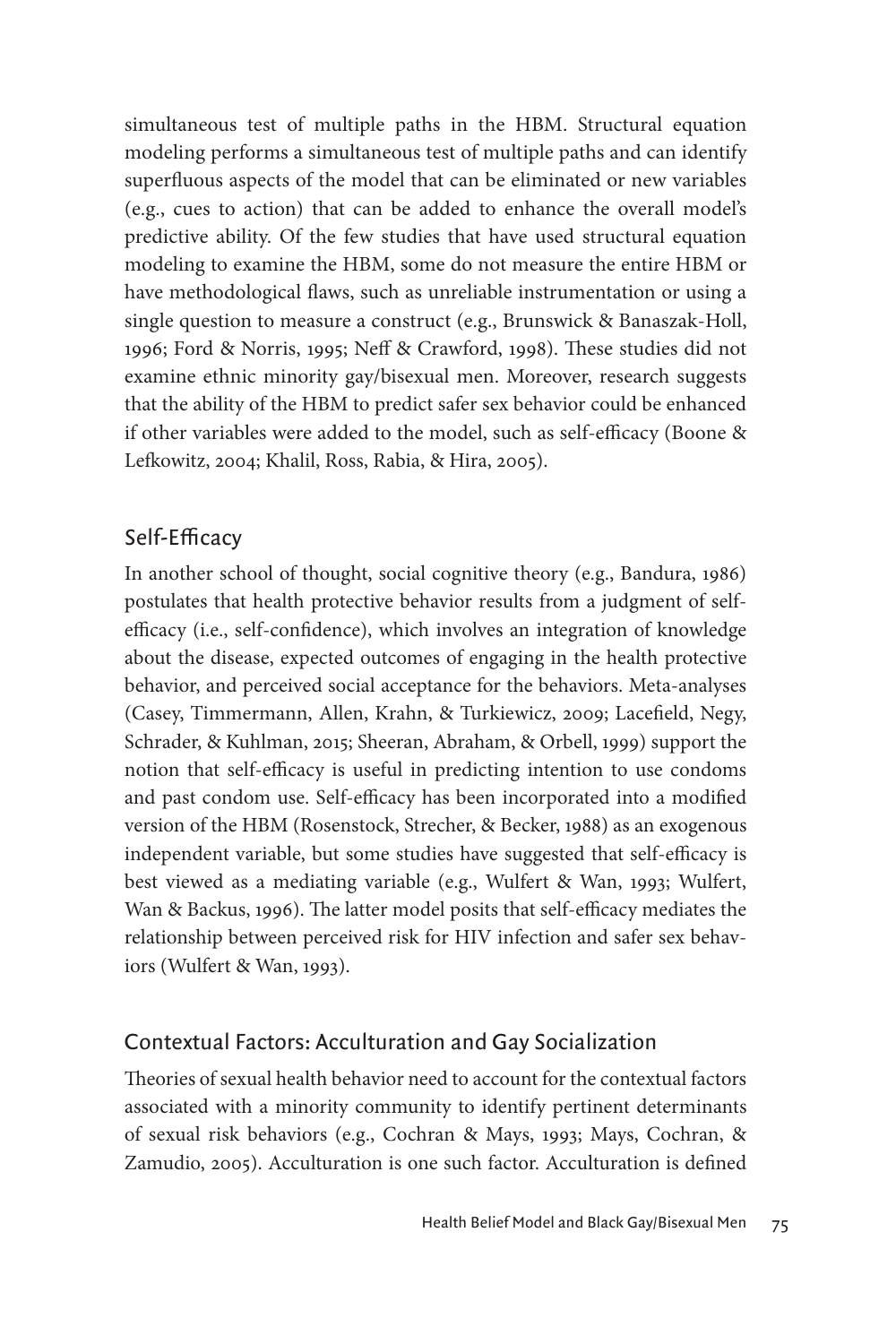as a change in cultural attitudes, values, and behaviors due to contact from two distinct cultures, and usually refers to the degree to which a minority culture adopts the majority (Cuellar, Nyberg, Maldonado, & Roberts, 1997). Higher levels of acculturation have been associated with more positive condom attitudes, but unrelated to normative perceptions of condom use (San Doval et al., 1996). These mixed findings prevent any firm conclusions, but suggest that acculturation can be related to condom attitudes. Acculturation has often examined with Latino samples, possibly because African Americans are viewed as a racial/ethnic group without culture (Landrine & Klonoff, 1994).

A contextual factor that has been applied to gay men is socialization into a sexual orientation subculture. Gay socialization refers to degree of coming out, degree of involvement in gay activities, and self-identification as a gay male (Vanable, McKirnan, & Stokes, 1998). Seibt et al. (1995) found that higher levels of gay socialization and self- reported gay sexual identity were associated with higher levels of condom use during anal intercourse. Involvement with the gay/bisexual community may help men to have greater comfort with their sexuality and more social support for safer sex behaviors (Ratti, Bakeman, & Peterson, 2000). Similar research with gay/bisexual Latino men has shown that greater involvement in the gay/bisexual community is associated with attitudes and behaviors supportive of safer sex practices (Agronick et al., 2004). Although an expanded version of the HBM has been examined by adding socialization (Boone & Lefkowitz, 2004), this has not been done with African- American gay/bisexual men.

## Purpose and Hypotheses

The purpose of the present study was to use structural equation modeling to investigate the HBM of sexual health behavior among African- American gay/bisexual men. Modified forms of the HBM were tested by adding cues to action, acculturation, and gay socialization. Self-efficacy was examined in the HBM both as an exogenous predictor and as a mediating variable. The endogenous dependent variable was intention to practice safer sex. Meta- analyses have shown that intentions predict safer sex behavior (e.g., Albarracin, Johnson, Fishbein, & Muellerleile, 2001).

To examine the HBM in its most basic form, the model was configured as having four exogenous predictors of intentions to use condoms and engage in other safer sex practices. Fewer perceived barriers to and high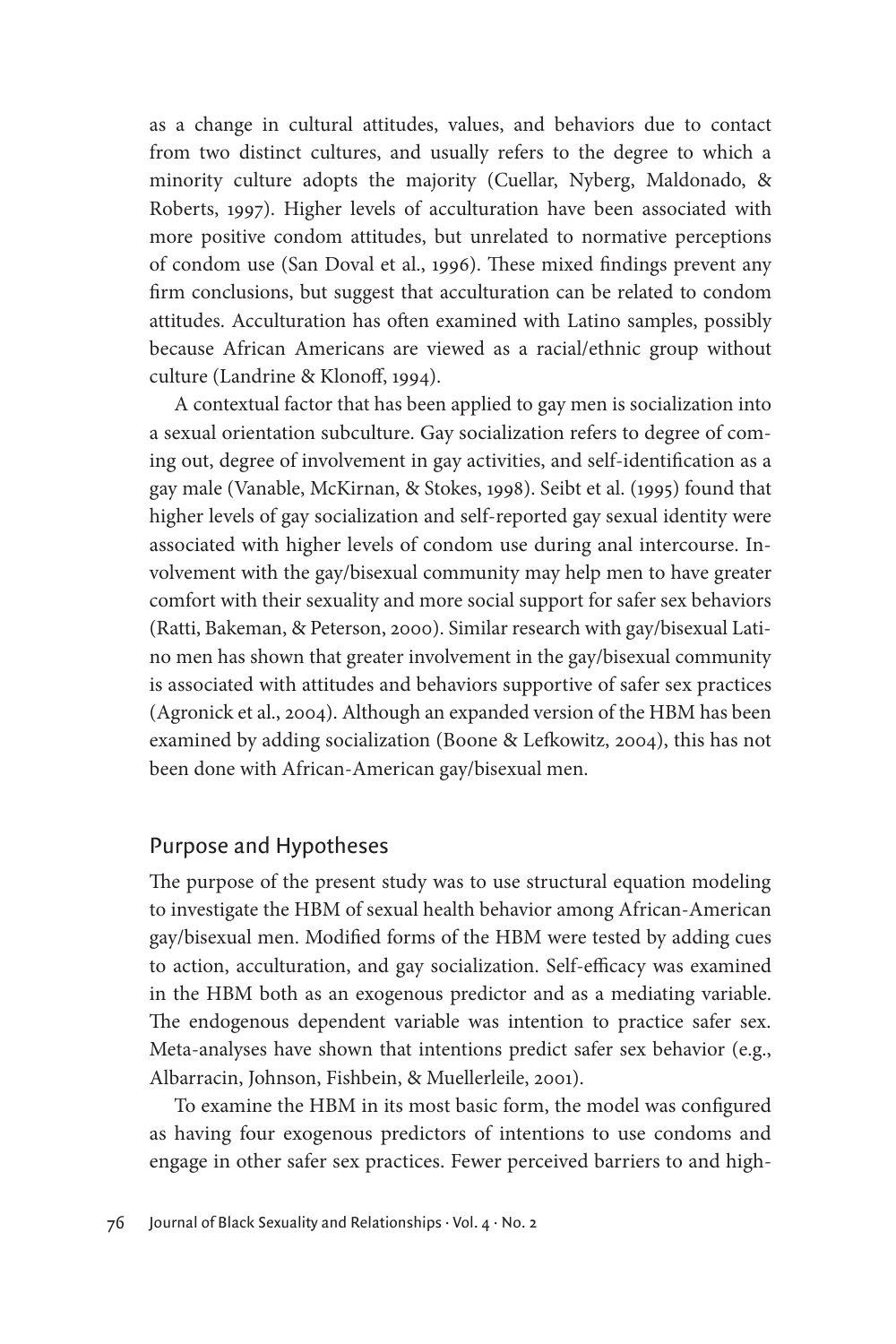er perceived benefits of condom use, perceived vulnerability to HIV, and perceived seriousness of HIV infection were hypothesized to predict greater safer sex intentions. This model was hypothesized to fit the data at least moderately well.

In expanded forms of the HBM, cues to action, acculturation, and gay socialization were first specified as exogenous variables predicting the basic components of the HBM (Rosenstock, 1974). Higher levels of cues to action were theorized to predict higher perceived vulnerability and severity (Rosenstock, 1974). Higher levels of acculturation and gay socialization were hypothesized to predict fewer perceived barriers, higher perceived benefits, perceived vulnerability, and severity. When measures of cues to action, acculturation, and gay socialization were added to model (separately), the fit with the data was hypothesized to improve.

When self-efficacy was added as a mediator to the HBM in its basic form, model fit was hypothesized to improve. Thus, self-efficacy was tested of the indirect effects of the perception dimensions on intention to practice safer sex. Per this hypothesis, higher perceived benefits, vulnerability, and severity and fewer barriers would predict higher levels of self-efficacy, which, in turn, would predict greater safer sex intentions.

## Method

## *Participants*

Participants were 151 African- American gay/bisexual men aged 18 years or older. The sample primarily consisted of adults (mean age =  $36.77$  years) who were single (47.7%) and labeled their sexual orientation as "gay" (72.8%). The sample's yearly income was positively skewed, with approximately 55% of the sample reporting \$20,000 or less. Those with a prior sexually transmitted disease (STD) other than HIV (52.3%) had contracted gonorrhea (15.2%), syphilis (7.9%) or multiple STDs (11.9%). Most had been tested for HIV (96%) and 45.7% indicated they were HIV positive. Concerning current drug use, 57% used alcohol and 49% used tobacco. Few reported other drug use, but marijuana (36.4%) was the most common. Past drug use was common, most notably marijuana (76.2%) and cocaine (55.6%).

## *Procedure*

The data from this study were taken from a larger project investigating the sexual health behaviors of African-American gay/bisexual men. The study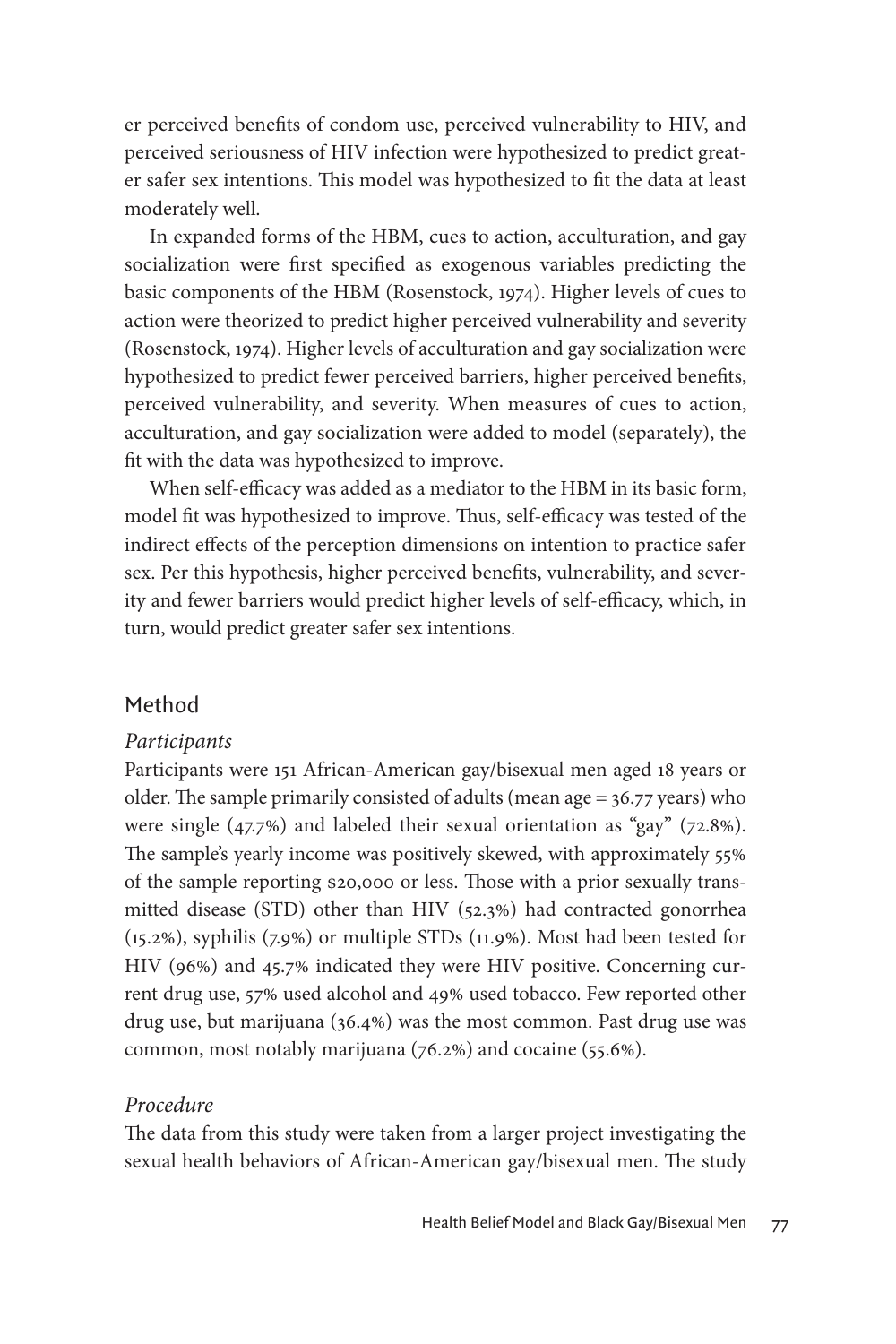was approved by a university IRB, and an informed consent procedure was followed. Participants were recruited in a large, Midwestern city (USA) through print advertisements in weekly newspapers, outreach by recruiters in community settings (e.g., cafes or coffeeshops, street fairs, parks, bars), and snowball sampling techniques (i.e., referrals from men who participated in the study). Prior studies sponsored by the National Institutes of Health and the Centers for Disease Control and Prevention have successfully used these methods (e.g., Stokes, Vanable, & McKirnan, 1996).

Print advertisements and field workers invited men to call a local university about a confidential study concerning the attitudes toward condoms and safer sex practices of "African- American men who have sex with men." The advertisement stated that the study would last about 60 minutes and that volunteers would be paid \$20. Men who called were screened for eligibility (i.e., they had to be 18 years or older, identify as engaging in sexual activity with other men, have completed at least 8 years of formal education, and be in fair or good medical condition). Individuals who met these criteria were given an appointment at the local university. Participants were greeted by a research assistant and escorted to a testing room. They were told that all information gathered for the study would be held in strict confidence and that they could discontinue participation at any time. The research assistant checked each survey for completion. The measures were presented in a counter-balanced order. Each participant received a written debriefing form.

#### *Measures*

Participants completed a demographic form in which they provided information regarding age, sex, relationship status, race/ethnicity, education level, religious affiliation, frequency of attending religious services, sexual orientation, history of STDs, HIV- antibody testing history and status, and drug use. Next, they completed the following scales:

The shortened, Form X-1 of the Marlowe-Crowne Social Desirability Scale (MCSDS; Strahan & Gerbasi, 1972) was used as a measure of the tendency of participants to give socially desirable responses. The Form X-1 version correlates well with the full MCSDS and has adequate internal consistency reliability (e.g., Strahan & Gerbasi, 1972; KR-20 = .88). In the current study, this 10-item scale had a  $KR$ -20 = .78.

The Perceived Severity of AIDS subscale from the AIDS Health Belief Scale (Zagumny & Brady, 1998) was used to assess perceived severity of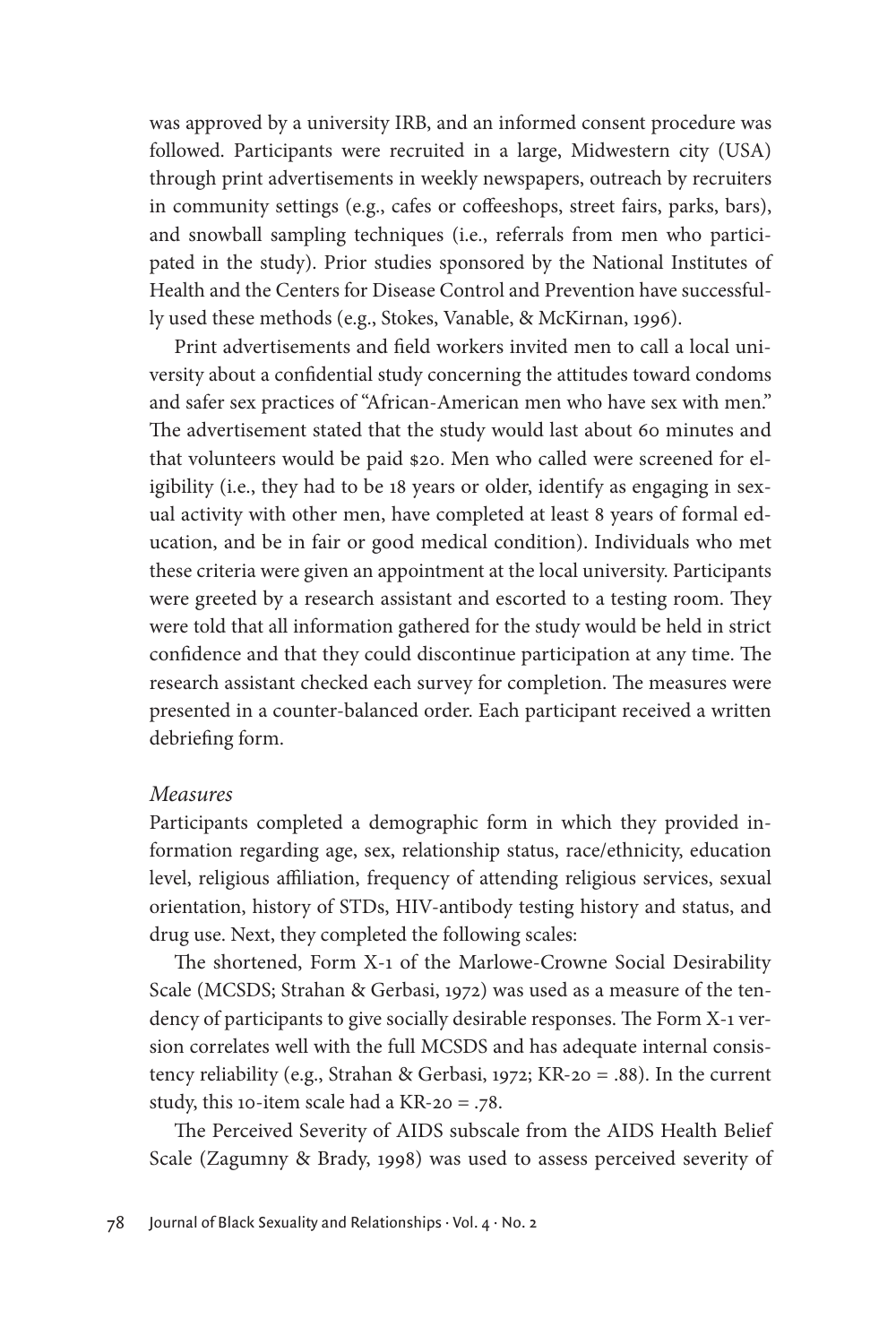AIDS. This measure asks respondents to indicate their level of agreement with four statements about the severity of AIDS. Higher scores indicate greater degree of perceived AIDS severity. This subscale shows acceptable internal reliability (Cronbach's alpha = .83; Zagumny & Brady, 1998). In the current study, this 4-item scale had a Cronbach's alpha  $= .71$ .

The Perceived Risk subscale from the Condom Attitude Scale (CAS; Sacco, Levine, Reed, & Thompson, 1991) was used. Respondents indicate their level of agreement with statements about perceived AIDS risk. This CAS subscale was derived via factor analysis and has shown adequate reliability (Cronbach's alpha = .73 to .90) and validity. In this study, the 6item CAS had a Cronbach's alpha = .73.

A measure of cues to action was adapted from two sources because conceptually and psychometrically sound scales of this construct are lacking. Participants indicated if they personally knew people who are HIV-positive, have AIDS, or who died of AIDS (e.g., Bakker et al., 1997). Items were also adapted from Mahoney's (1995) Cues to Condom Action Scales. A confirmatory factor analysis supported the unidimensional structure of this measure. In the current study, this 15- item scale had a Cronbach's alpha = .82.

The Multidimensional Condom Attitudes Scale (MCAS; Helweg-Larsen & Collins, 1994) was used to assess perceived benefits and barriers to condom use. The 25-item MCAS contains five subscales: Reliability-Effectiveness, Pleasure, Identity Stigma, Embarrassment about Negotiation and Use, and Embarrassment about Purchase. Respondents indicate their level of agreement with statements regarding aspects of condom use. The subscales were validated via factor analyses and all show good internal reliability across several studies (Cronbach's alpha = .71 to .94; Helweg-Larsen & Collins, 1994). In this study, Cronbach's alpha =  $.82$ .

The MCAS does not adequately address partner reactions as perceived benefits/barriers to condom use. Thus, the Partner Barriers subscale from the Condom Barriers Scale (PB- CBS; St. Lawrence et al., 1999; Cronbach's alpha = .86 to .90) was used as an additional scale to assess perceived benefits/barriers. This 8-item scale had a Cronbach's alpha = .90 for this study.

The Intention subscale from the Sexual Risks Scale (DeHart & Birkimer, 1997) was used to measure intention to try to practice safer sex. Participants indicated to what degree 7 items were self-descriptive. This measure has acceptable internal reliability (Cronbach's alpha = .86) and construct validity (DeHart & Birkimer, 1997). In this study, Cronbach's alpha = .78.

The Condom Use Self-Efficacy Scale (CUSES; Brien, Thombs, Mahoney,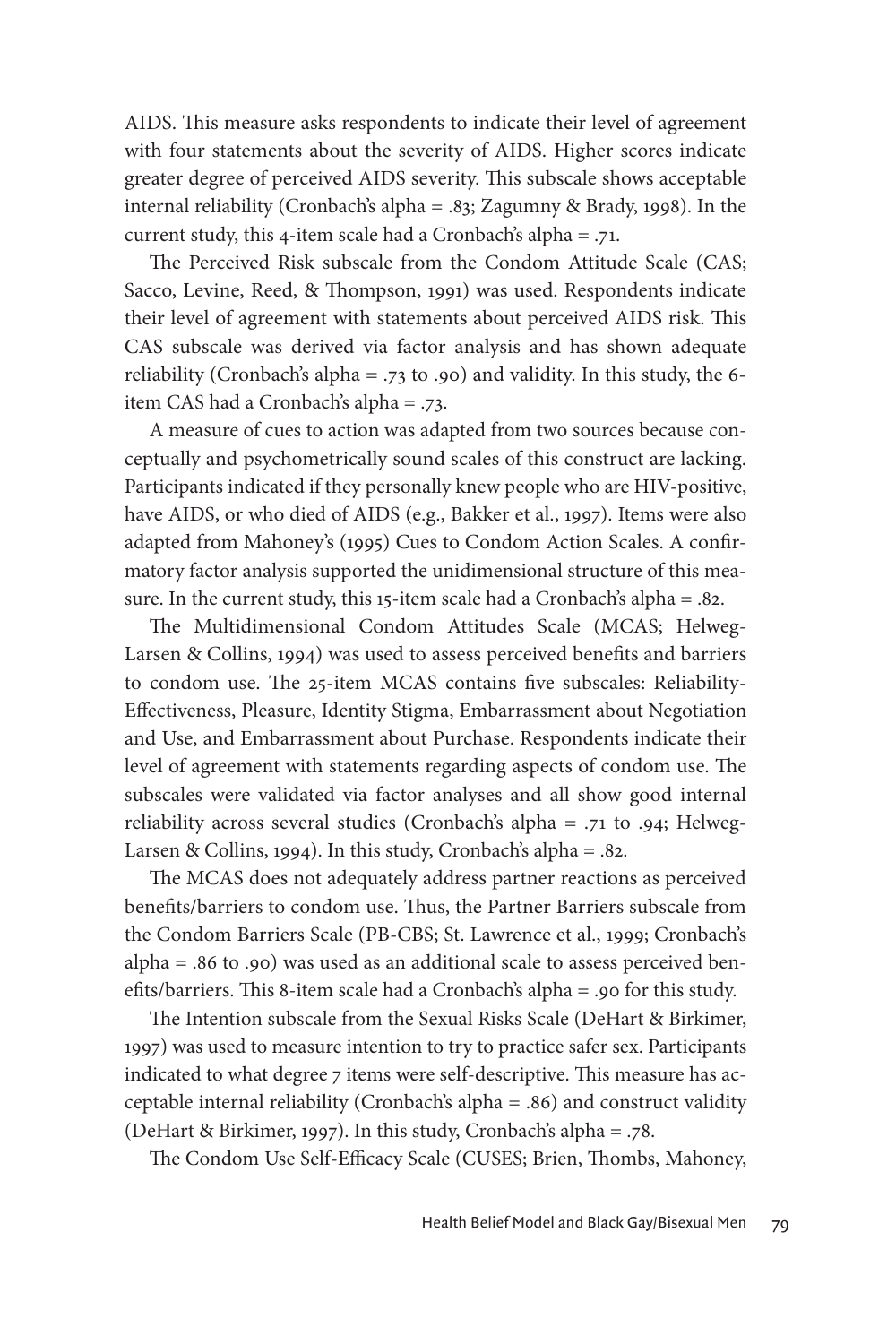& Wallnau, 1994) was used to assess people's perceived ability to use condoms in a variety of situations. Participants indicated their level of agreement with 28 statements. The CUSES showed good internal consistency in the current study (Cronbach's alpha = .93).

The Multigroup Ethnic Identity Measure (MEIM; Phinney, 1992) was employed to assess ethnic identity and acculturation, two closely related constructs that provide a fuller picture of one's cultural orientation. Higher scores reflect greater levels of ethnic identity (i.e., greater acculturation into the African-American community). The 14-item MEIM showed good reliability in the current study (Cronbach's alpha=.87).

The Identification and Involvement with the Gay Community Scale (Vanable et al., 1998) was used to assess perceived closeness with the gay community and involvement in gay- related social activities (e.g., reading a gay-oriented paper). This scale has shown adequate reliability (Cronbach's alpha=.78; test-retest=.74), and reasonable construct validity (Vanable et al., 1998). In the current study, this 8- item scale had a Cronbach's alpha = .75.

#### *SEM Speci*f *cation of the HBM Tests*

The first analysis of the HBM tested the basic model, in which four exogenous variables (perceived benefits to condom use, partner barriers to condom use, perceived severity of AIDS, and perceived vulnerability to HIV infection) predicted safer sex intentions, which in turn predicted a measure of condom use (i.e., lifetime frequency of condom use in vaginal and anal sex). The four exogenous variables were not allowed to intercorrelate in the path analysis. They were hypothesized to independently influence safer sex intentions. (Allowing the exogenous predictors to intercorrelate did not alter the substantive results.)

The next tests of the HBM involved examining the cues to action variable via the procedures outlined by Kline (1998, pp. 132-137). First, the entire model was tested, freeing each path coefficient for cues to action to the perceived severity and vulnerability endogenous variables. Second, the model was re-estimated, fixing to zero the path between the cues to action variable and the perceived severity variable. Because the second model is nested within the first, the goodness-of-fit chi-square values of the two models can be contrasted to obtain a difference chi-square (with  $df = 1$ ), which is used to test the hypothesis that estimating the path coefficient from cues to action to the perceived severity variable improves model fit. The utility of adding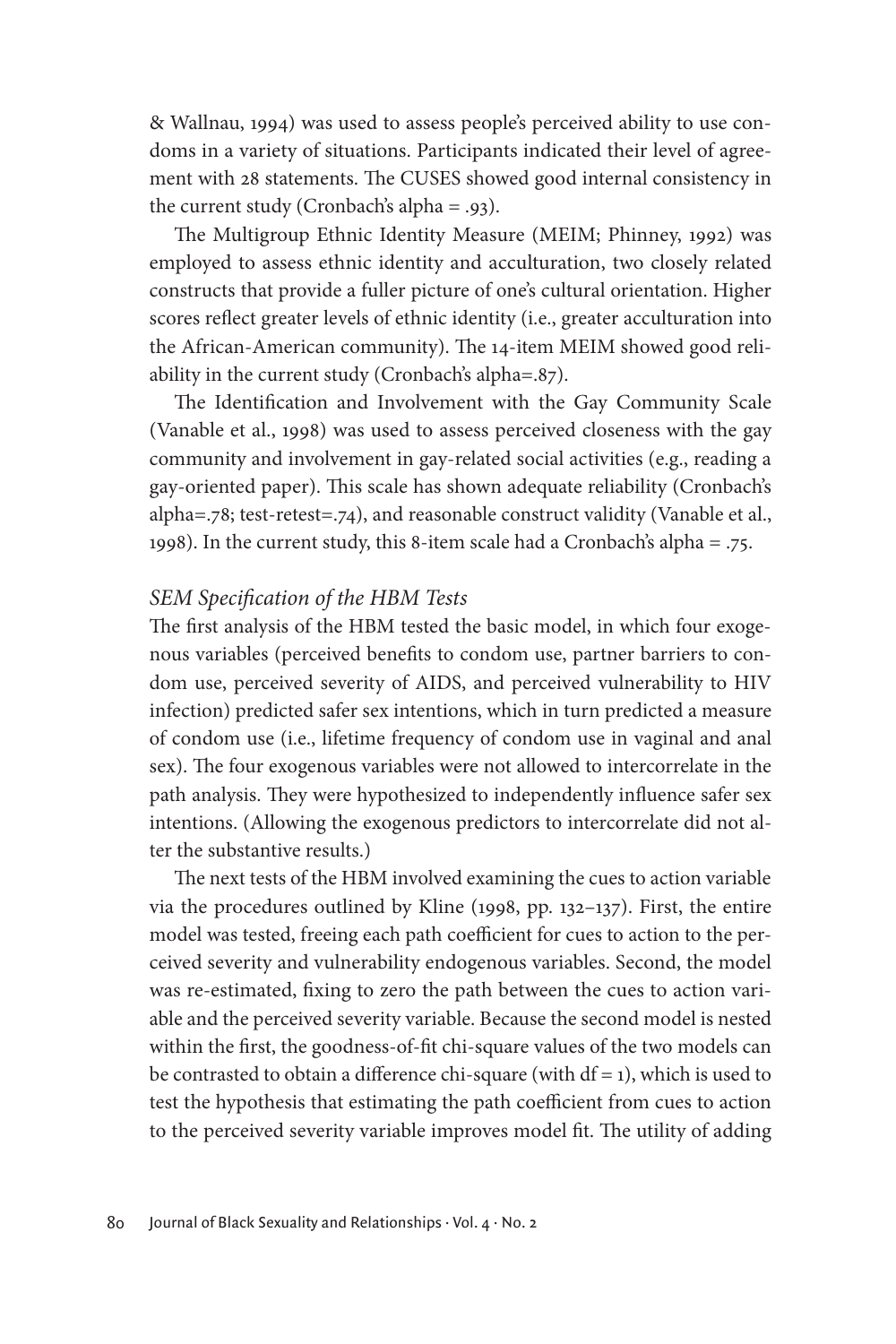acculturation and gay socialization to the HBM was examined using these same procedures.

## Results

An alpha level of .01 was selected as the criterion for statistical significance to reduce Type I error, given the large number of parameters being estimated. The scales showed adequate internal reliability. Social desirability was not significantly associated with the measures.

Path analyses were conducted via structural equation modeling using LISREL with the covariance matrix of measured variables as input (Joreskog & Sorbom, 1996). Path analysis assumes that the measured variables have no measurement error (Kline, 1998). This drawback can be addressed via a sensitivity analysis, which involves conducting a path analysis, specifying the estimated error terms for each indicator, and examining the impact on path coefficients in the model (Kline, 1998). Although some correlations could exist between some related independent variables, the models were being conceptualized as a group of characteristics and skills that develop independently and influence safer sex behaviors.

Three indices were used to gauge model fit (Joreskog & Sorbom, 1996): the goodness of fit index (GFI); the comparative fit index (CFI); and the incremental fit index (IFI). The GFI reflects how well the overall variancecovariance matrix explains the measured variables. The CFI and IFI indicate how much better the given model fits the data relative to a null model in which sampling error alone is assumed to explain the observed interrelationships (Tanaka, 1993). All three indices can range from zero to one. Fit indices above .90 are viewed as a minimum satisfactory level of model fit (see Kline, 1998).

## *Testing the Basic Health Belief Model*

In the basic test of the HBM, the path coefficients were all in the expected direction: higher perceived benefits of condom use, perceived vulnerability to HIV infection, and perceived severity of AIDS predicted higher levels of safer sex intentions. Lower levels of partner barriers predicted higher safer sex intentions. The standardized path coefficients for perceived benefits (β=.28, d=.40, *p*<.01) and partner barriers (β=- .17, d=.19, *p*<.01) were significant at the .01 level, but the path coefficient for perceived severity of AIDS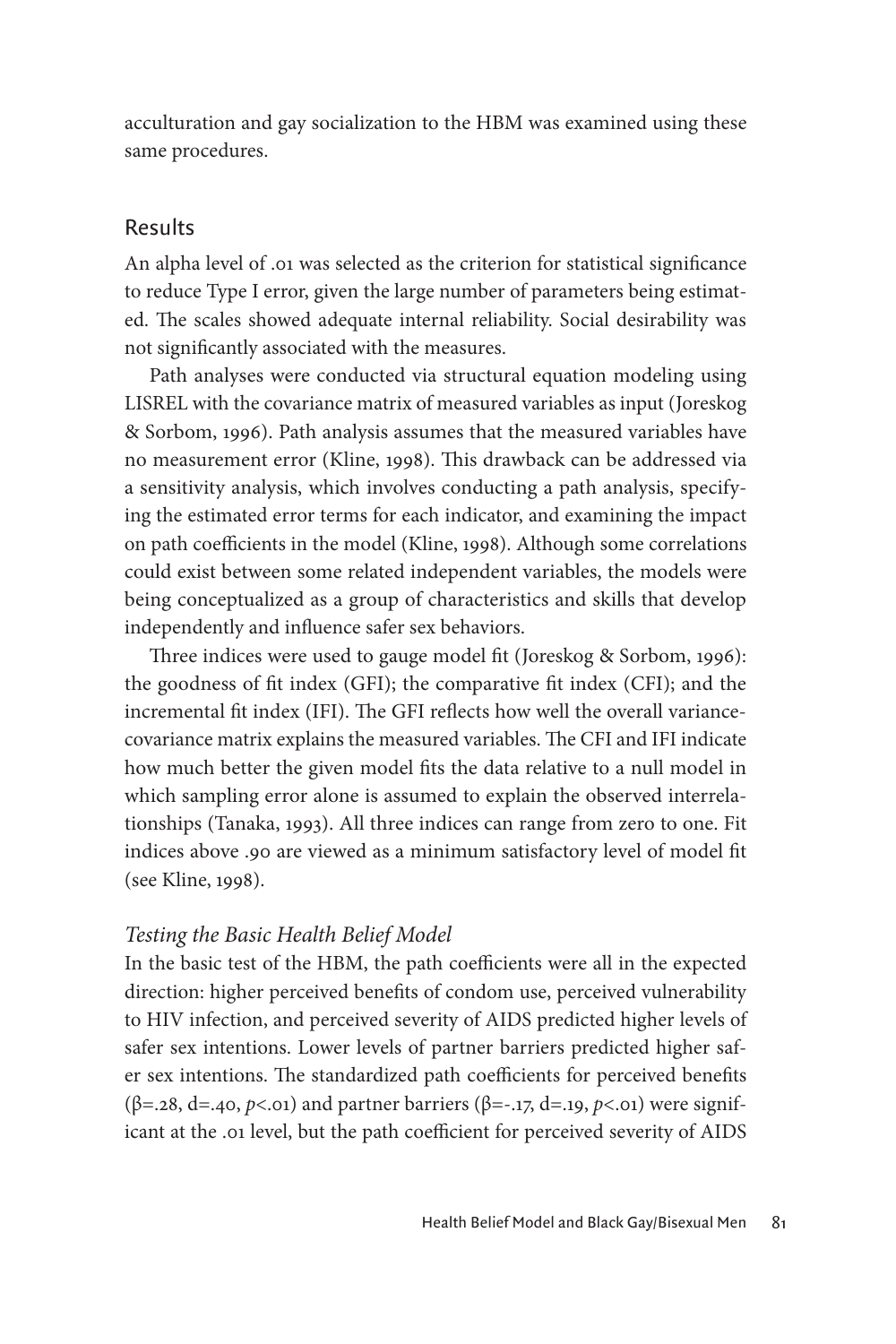showed a statistical trend ( $\beta$ =.07, d=.19,  $p$ <.05). The coefficient for perceived vulnerability was not significant (β=.08, d=.17,  $p=$ .068). Model fit statistics are displayed in Table 1. The model fit was perfect, indicating that the model perfectly reproduced the observed covariance matrix.

### *Testing the Health Belief Model with Cues to Action*

Does including cues to action add to the HBM? Higher cues to action predicted higher perceived vulnerability (β=.06, *p*>.05), but lower perceived severity of AIDS ( $\beta$ =-.16,  $p$ >.05). The path coefficients were not significant, and the negative beta-weight likely reflects a spurious finding. (This pattern was also evident in later tests with acculturation and gay socialization paths to vulnerability and severity and, thus, will not be reiterated.) The other path coefficients matched the pattern from the prior test of the HBM. The fit of this model was poor (see Table 1).

The modification indices (i.e., estimated value of each fixed model parameter if freed) supported the assumption that cues to action did not have a direct relationship with safer sex intentions. Because of this and the nonsignificant path coefficients associated with cues to action, the difference in chi- square tests were not conducted.

# *Testing the Health Belief Model with Acculturation and Gay Socialization*

Do contextual variables like acculturation and gay socialization add to the HBM? Higher levels of acculturation significantly predicted higher perceived benefits to condom use ( $\beta$ =.25, d=.32,  $p$ <.01), but showed statistical trends in predicting higher perceived vulnerability to HIV ( $\beta$ =.24, d=.22,  $p$ <.05) and lower levels of partner barriers ( $\beta$ =-.21, d=.22,  $p$ <.05). The modification indices revealed that acculturation did not have a direct relationship with safer sex intentions. The overall fit of this model was relatively poor (see Table 1).

Difference of chi-square tests were performed to examine whether or not adding the acculturation variable improved the model fit. The model was run without the nonsignificant perceived severity path coefficient, and this model served as baseline model for the  $\chi^2$  difference test (see Table 1). Estimating the acculturation to partner barriers path and acculturation to perceived vulnerability path narrowly missed showing statistical trends. In contrast, estimating the acculturation to perceived benefits path improved the model fit at the .01 level (see Table 1).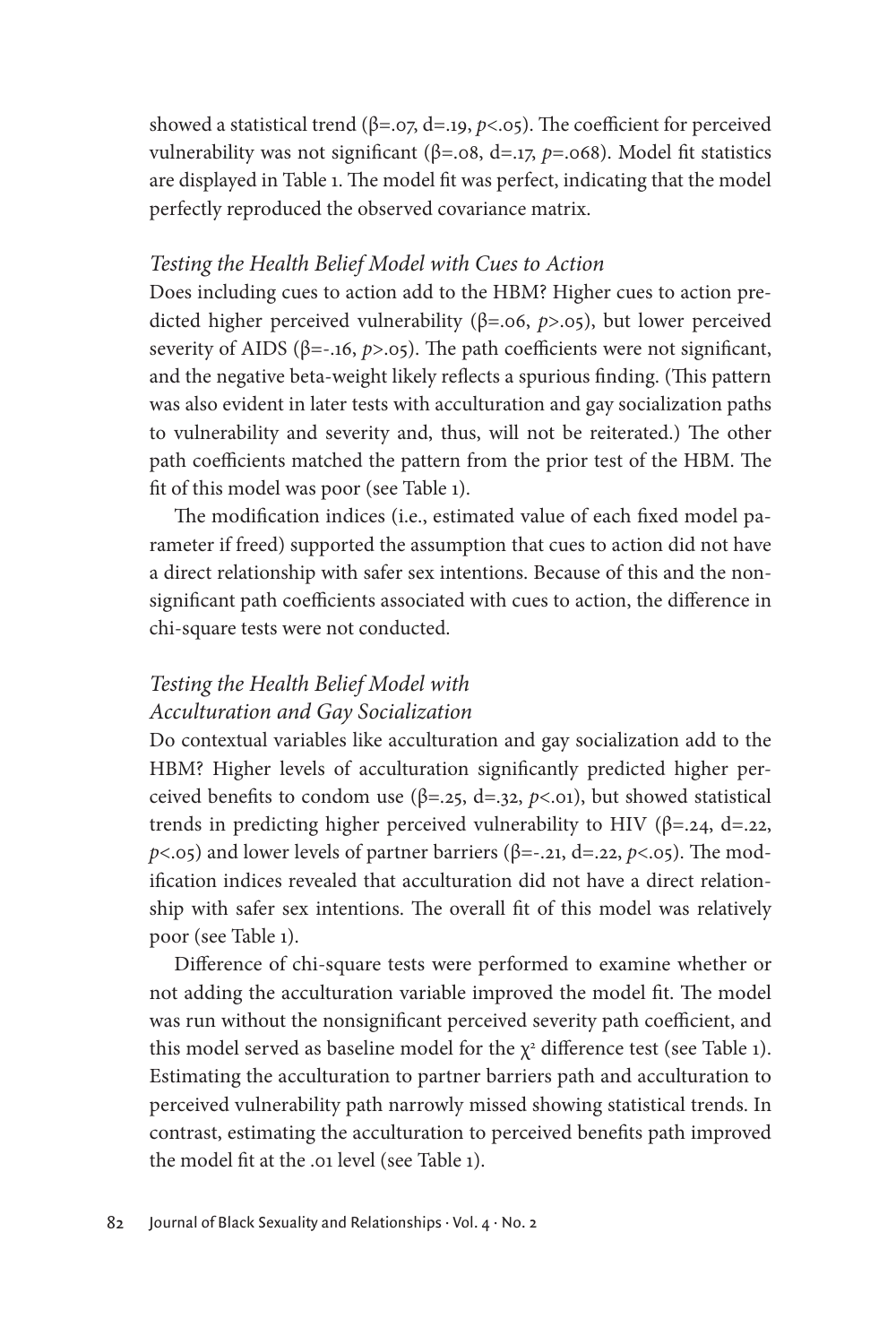| Model                                          | $\chi^{\scriptscriptstyle 2}$ | $\mathcal{A}$ f | $\varDelta \chi^2$  | <b>GFI</b> | <b>CFI</b> | IFI | $R^2$ |
|------------------------------------------------|-------------------------------|-----------------|---------------------|------------|------------|-----|-------|
| 1. The basic HBM                               | 0.00                          | 6               |                     | 1.0        | 1.0        | 1.0 | .51   |
| 2. HBM with cues to action                     | 45.71                         | 9               |                     | .91        | .47        | .51 | .51   |
| HBM with a3. cculturation                      | 42.04                         | $\overline{7}$  |                     | .92        | .55        | .59 | .52   |
| Model without severity path                    | 44.29                         | 8               |                     |            |            |     |       |
| partner barriers path fixed<br>at zero         | 47.84                         | $\mathbf{Q}$    | 3.55                |            |            |     |       |
| vulnerability path fixed at zero               | 47.96                         | $\mathbf Q$     | 3.67                |            |            |     |       |
| perceived benefits path fixed<br>at zero       | 51.70                         | $\mathbf Q$     | $7.41*$             |            |            |     |       |
| 4. HBM with gay socialization                  | 42.00                         | 7               |                     | .92        | .53        | .58 | .51   |
| model without severity,<br>vulnerability paths | 45.36                         | 9               |                     |            |            |     |       |
| partner barriers path fixed<br>at zero         | 49.70                         | 10              | $4.34$ <sup>+</sup> |            |            |     |       |
| perceived benefits path fixed<br>at zero       | 50.42                         | 10              | $5.06+$             |            |            |     |       |
| 5. HBM with Self-Efficacy                      | 0.00                          | 10              |                     | 1.0        | 1.0        | 1.0 | .59   |
| 6. HBM with Self-Efficacy<br>as a mediator     | 0.00                          | 6               |                     | 1.0        | 1.0        | 1.0 | .59   |
| 7. HBM with Self-Efficacy<br>as a mediator^    | 2.77                          | 10              |                     | .99        | 1.0        | 1.0 | .59   |

Table 1. Fit Indices for Model Tests and Change in Chi- square for Nested Models

 $*$  p <.01; + p <.05

Note: HBM=Health Belief Model. For each change in  $\chi^2$  entry, degrees of freedom = 1. The R<sup>2</sup> represents the proportion of variance that the path model explained in safer sex intentions, the dependent variable. Blank entries denote instances in which the particular statistic was either inapplicable or irrelevant. The  $\wedge$  denotes that this is a trimmed model.

Higher levels of gay socialization predicted higher perceived benefits of condom use ( $\beta$ =.18, d=.26,  $p$ <.012), higher perceived vulnerability to HIV infection, and lower levels of partner barriers to condom use ( $\beta$ =-.20, d=.24,  $p$ <.018). The path with perceived vulnerability was not statistically significant. The modification indices suggest that gay socialization does not have a direct relationship with safer sex intentions. The fit of this model was poor (see Table 1).

The  $\chi^2$  difference tests were performed to examine whether or not adding the gay socialization paths improved the HBM. A model without the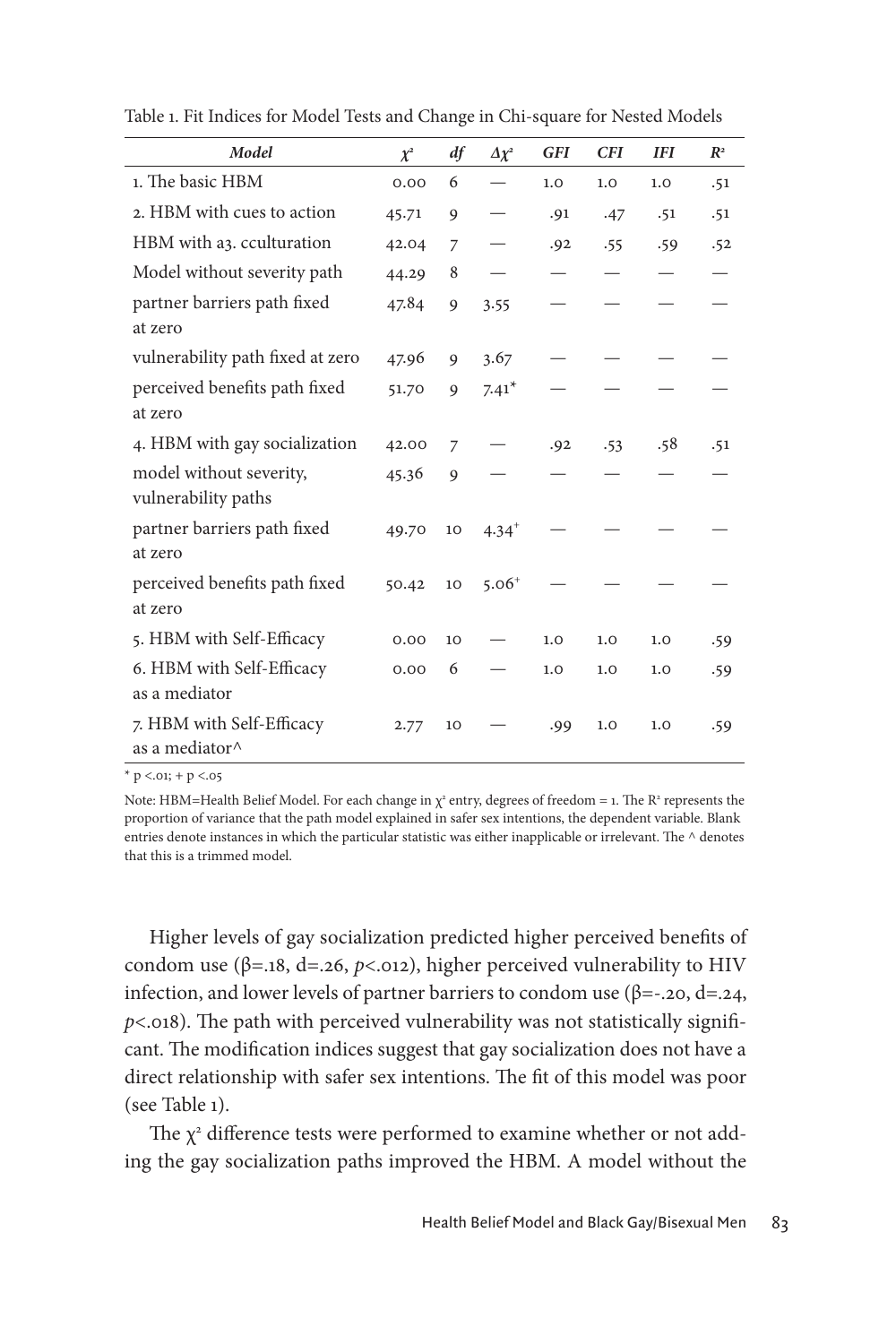nonsignificant perceived severity and vulnerability paths served as the baseline model (see Table 1). The gay socialization to partner barriers path and the gay socialization to perceived benefits path each improved the model fit when estimated, but only a statistical trend for significance was evident  $(p< .05)$ .

## **Testing the Health Belief Model with Self Efficacy**

To clarify the role of self-efficacy in the HBM, the basic HBM was tested with self-efficacy, partner barriers, and the perceived benefits, severity and vulnerability dimensions as independent predictors of safer sex intentions. Although the model fit was perfect (see Table 1), only the path between selfefficacy and safer sex intentions was statistically significant.

Self-efficacy was next tested as a mediator between the four independent variables and safer sex intentions. The four independent variables were allowed to predict both self-efficacy and safer sex intentions (i.e., two path coefficients were estimated for each independent variable). Two of the path coefficients for the direct effects on self-efficacy were significant. Higher levels of perceived benefits predicted higher levels of self efficacy ( $\beta$ =.45, d=.60, *p*<.01) and lower levels of partner barriers predicted higher levels of self efficacy ( $\beta$ =-.18, d=.44,  $p$ <.01). All four path coefficients for the direct effects on safer sex intentions were in the hypothesized direction, but only one path approached statistical significance. Higher levels of perceived severity of AIDS predicted higher safer sex intentions (β=.07, d=.22, *p*<.05). Finally, higher levels of self-efficacy predicted higher safer sex intentions (β=.57, d=.60, *p*<.01).

The previously significant direct effects of perceived benefits and partner barriers on safer sex intentions were not significant in this model. The paths between perceived benefits and self efficacy, perceived barriers and self efficacy, and self efficacy and safer sex intentions were all significant. This pattern of results supports the notion that self efficacy functions as a mediator in the model (Holmbeck, 1997). As a final check of the mediation, the path from perceived benefits to safer sex intentions was constrained to zero. The difference in  $\chi^2$  between the two models ( $\Delta \chi^2 = .12$ ) was not significant (*p*>.01), indicating the direct path did not add to the model and supporting the mediational effect (Holmbeck, 1997). Self efficacy mediates the relationship between perceived benefits and safer sex intentions. The same procedures were used to support the finding that self efficacy mediates the relationship between partner barriers and safer sex intentions ( $\Delta \chi^2$ = 1.2, *p*>.01).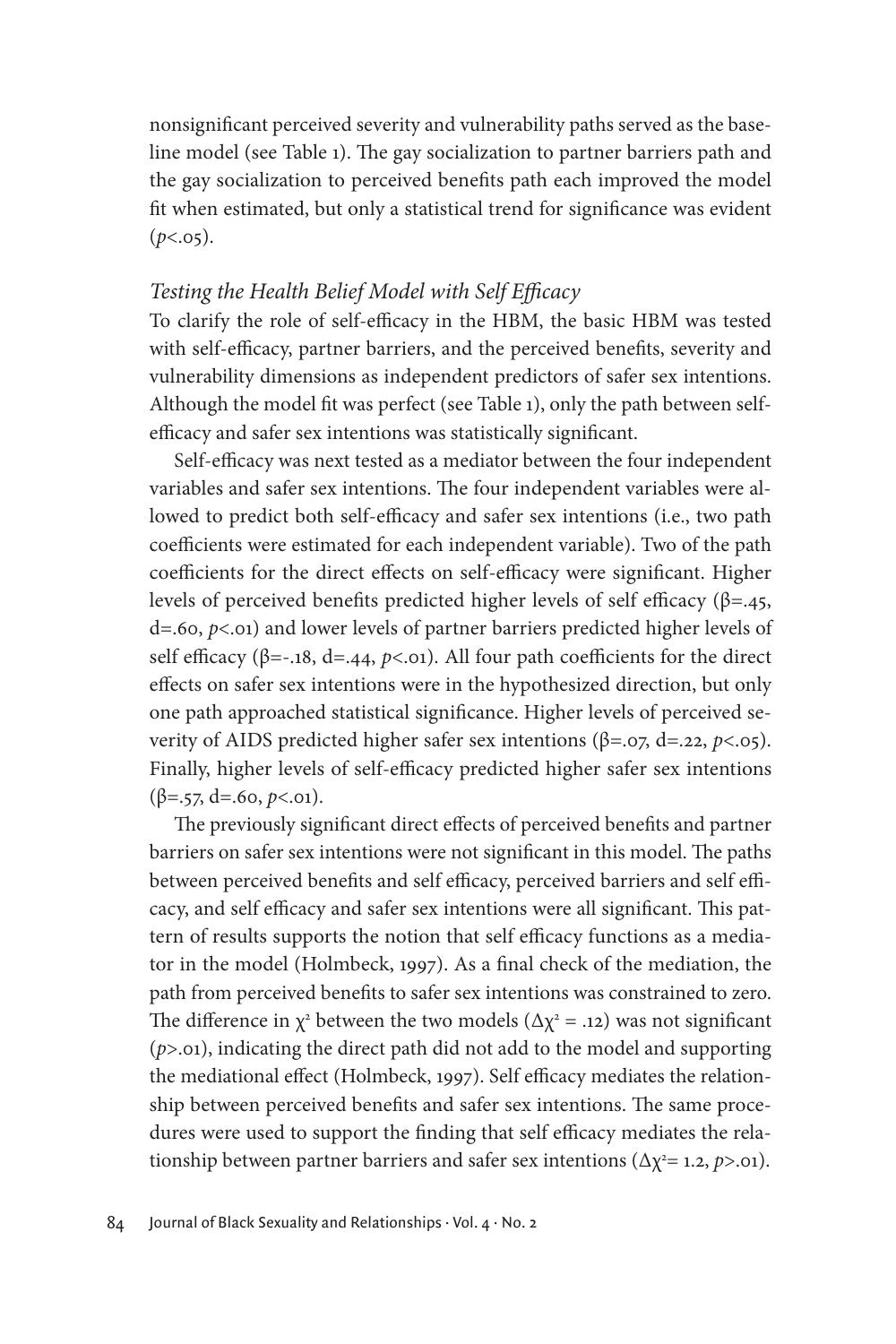The model was trimmed such that direct paths to safer sex intentions were fixed at zero for perceived benefits, partner barriers, or perceived vulnerability (see Figure 1). This more parsimonious model explained most of the variance-covariance in the measured variables  $(GFI = .99)$ , and fit better than a null model (see Table 1).

# Discussion

The basic tenants of the HBM were modestly supported as a framework for predicting safer sex among African- American gay/bisexual men: perceived benefits/barriers to safer sex behavior, perceived severity of AIDS, and perceived vulnerability appear to predict safer sex intentions for this group. The perceived benefits/barriers dimension, as measured by two instruments in this study, was clearly a strong predictor of safer sex intentions compared to the perceived vulnerability and severity components. The specific positive and negative consequences of engaging in safer sex behavior appear to exert a powerful influence on a person's intentions to practice safer sex. This finding is consistent with previous research on the benefits/barriers dimension of the HBM (e.g., Bakker et al., 1997; Carpenter, 2010). These appear to be the strongest components of the original HBM, which can be used to promote sexual health behavior with African- American gay/bisexual men.

Although the overall model fit appeared to be robust, the perceived severity of AIDS and perceived vulnerability paths did not add significantly to the model. Statistical fit indices for a model may be strong, but the same model can contain components that poorly fit the data or components that are not theoretically meaningful (Kline, 1998). These results correspond with prior research showing that the severity and vulnerability variables do not consistently predict safer sex intentions (Flowers, Sheeran, Beail, & Smith, 1997; Gerrard, Gibbons, & Bushman, 1996; Sheeran et al., 1999; Strecher, Champion, & Rosenstock, 1997). Compared to perceived vulnerability, perceived severity of AIDS appeared to be a stronger predictor. Although these findings could reflect weak psychometric properties in the measures or an imperfect theory of safer sex behavior, a more likely explanation involves their theoretical versus practical significance in predicting safer sex practices. Perceived severity of AIDS and perceived vulnerability theoretically should predict safer sex behavior, but any actual influence of these two variables on safer sex practices may be too far removed from the safer sex behavior itself for researchers to measure statistically. African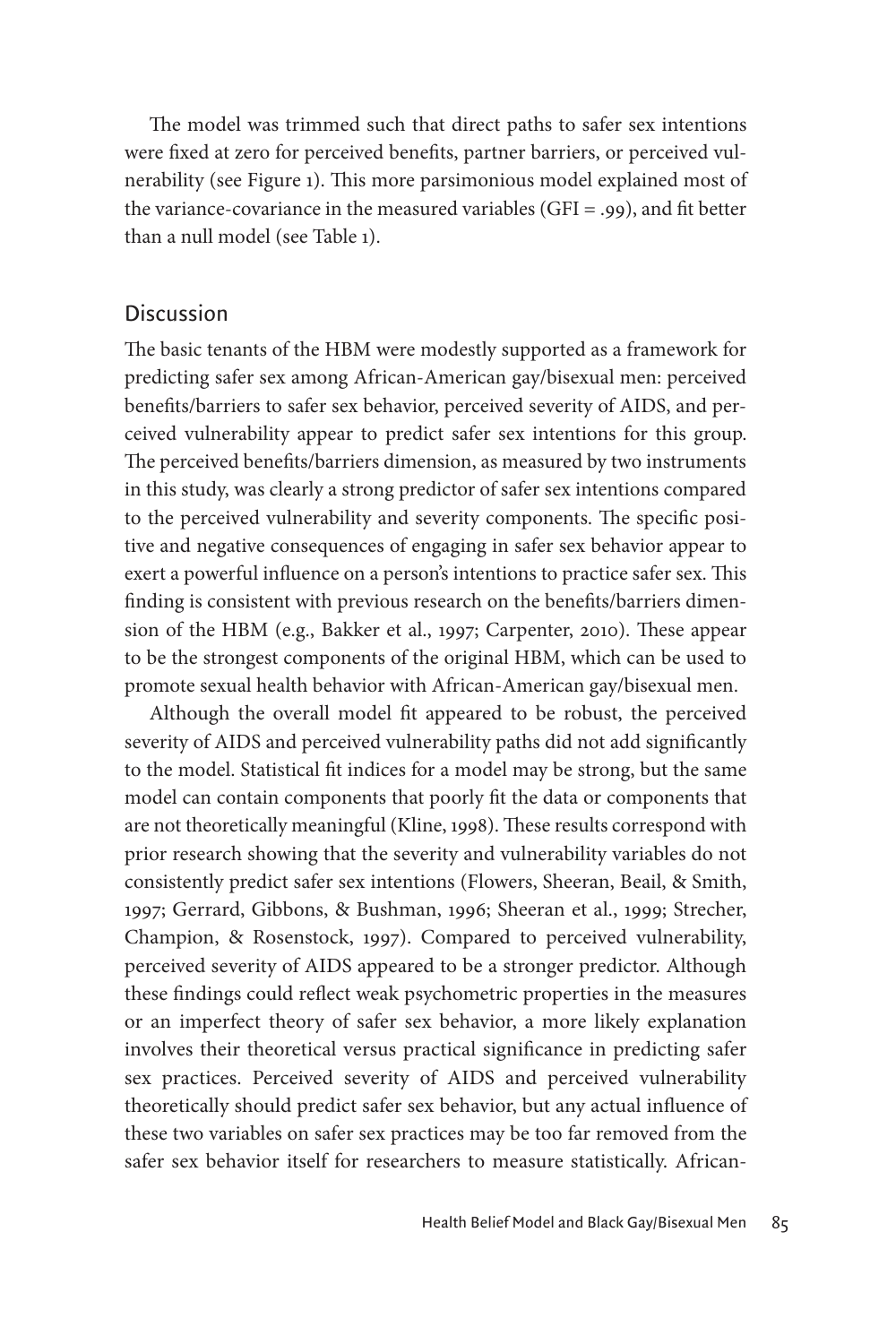American gay/bisexual men may consider their perceived vulnerability to HIV infection, but the perceived benefits/barriers to safer sex may determine their safer sex intentions because of its immediate effect on the sexual interaction. This may also explain the failure of cues to action to contribute to the HBM (Bakker et al., 1997; Flowers et al., 1997; Mahoney, 1995; Strecher et al., 1997). Individuals may explain their safer sex practices in part by citing public health messages and friends who have been affected by HIV, but these same individuals may be more influenced by the perceived benefits and barriers to safer sex behaviors. The implication of these results suggests that a modest amount of time in safer sex campaigns should be devoted to perceived severity of AIDS and perceived vulnerability, leaving more time for African- American gay/bisexual men to navigate the perceived benefits/barriers to safer sex.

# *Expanding the Health Belief Model for African- American Gay/Bisexual Men*

Some of the path coefficients involving acculturation and gay socialization, particularly with the partner barriers and perceived benefits/barriers dimensions, were in the hypothesized direction and marginally significant. These findings suggest that acculturation and gay socialization may have some influence on safer sex intentions for African-American gay/bisexual men. Yet, adding acculturation and gay socialization did not appear to improve the Health Belief Model. The findings of this study are similar to results from prior research showing that acculturation and gay socialization can predict safer sex attitudes and practices, but the relationships between these constructs are not consistently significant statistically (see Ratti et al., 2000). It is unlikely that the study lacked statistical power because only small models were tested. Although acculturation and gay socialization may be more important to the overall identity structure of African-American gay/bisexual men (Crawford et al., 2002) and not their sexual practices, the results contradict this idea and it seems untenable to believe that one's socialization has no relationship with one's attitudes toward safer sex practices. Still, as with cues to action, any actual influence of acculturation and gay socialization on safer sex variables may be too distal for researchers to detect statistically. Knowledge about safer sex has been a poor predictor of safer sex intentions (e.g., Lewis, Malow, & Ireland, 1997), but no intervention for HIV prevention would be complete without ensuring that basic education on safer sex is provided. Thus, acculturation and gay social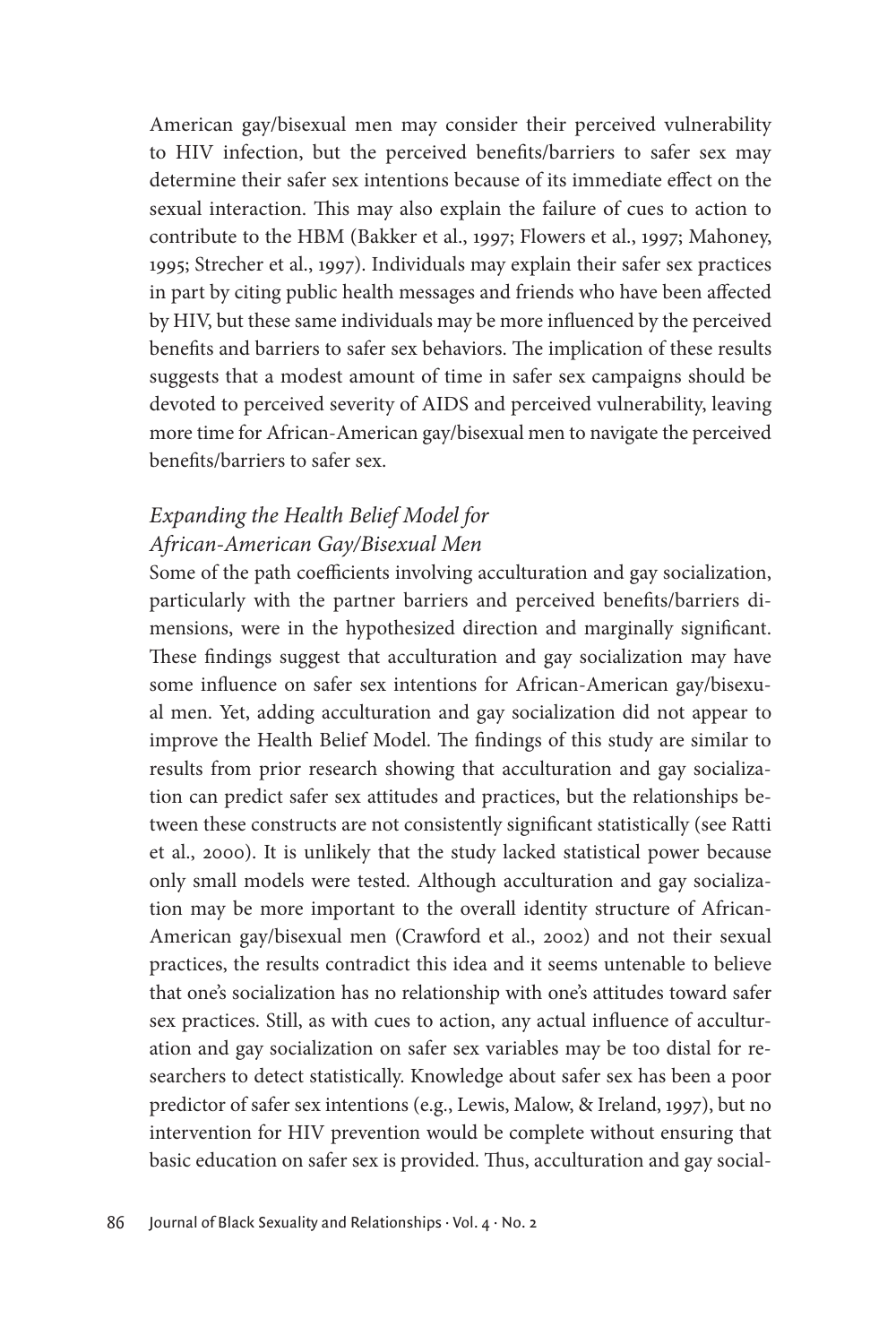ization may still be important components in promoting safer sex behavior among African- American gay/bisexual men.

In addition, the models in this study may have been under-specified. Acculturation and gay socialization relate to social norm perceptions of safer sex. Acculturation and gay socialization may fit into a model of HIV prevention for African- American gay/bisexual men, but only when social norms are included in the model. This study may have excluded other important variables for African-American men that affect their safer sex practices, such as coping strategies and minority stress or experiences of racism.

Including self efficacy in the HBM clearly improved the model's explanatory power by incorporating a theoretically relevant variable into a model that is arguably overly parsimonious. A person's self-confidence concerning condom use clearly plays an important role in determining safer sex behavior. In the present study, self efficacy mediated the relationship between perceived benefits/barriers to condom use and safer sex intentions. Perceived positive and negative consequences of engaging in safer sex practices seems to influence African-American gay/bisexual men's self-confidence for exercising such behavior, which in turn influences their intention to practice safer sex. These results are consistent with previous findings that selfefficacy is a potent predictor of safer sex (e.g., Flowers et al., 1997; Sheeran et al., 1999). Although researchers have not typically viewed self efficacy as a mediator in the HBM (see Rosenstock et al., 1988), original theoretical formulations of this construct describe self-efficacy as a mediating variable (e.g., Bandura, 1986); and the findings in this study match prior research in which self-efficacy operated as a mediator (Wulfert & Wan, 1993). Safer sex campaigns for American- American gay/bisexual men should focus on increasing their confidence to use condoms and practice safer sex. Although addressing perceived benefits and barriers to safer sex practices can help increase self-efficacy, increasing gay socialization can also accomplish this by helping men feel comfortable with their sexuality, accepted by others, and connected to and supported by peers— opening the door to personally integrating values and following practices that are consistent with sexual health.

Finally, a distinction must be made between the theoretical, statistical, and practical significance of variables that are hypothesized to influence safer sex practices. Although factors like acculturation and gay socialization were not statistically significant at the .01 level in all of the analyses for the current study, there are clear conceptual reasons why these variables are believed to influence safer sex behavior. Safer sex interventions must be com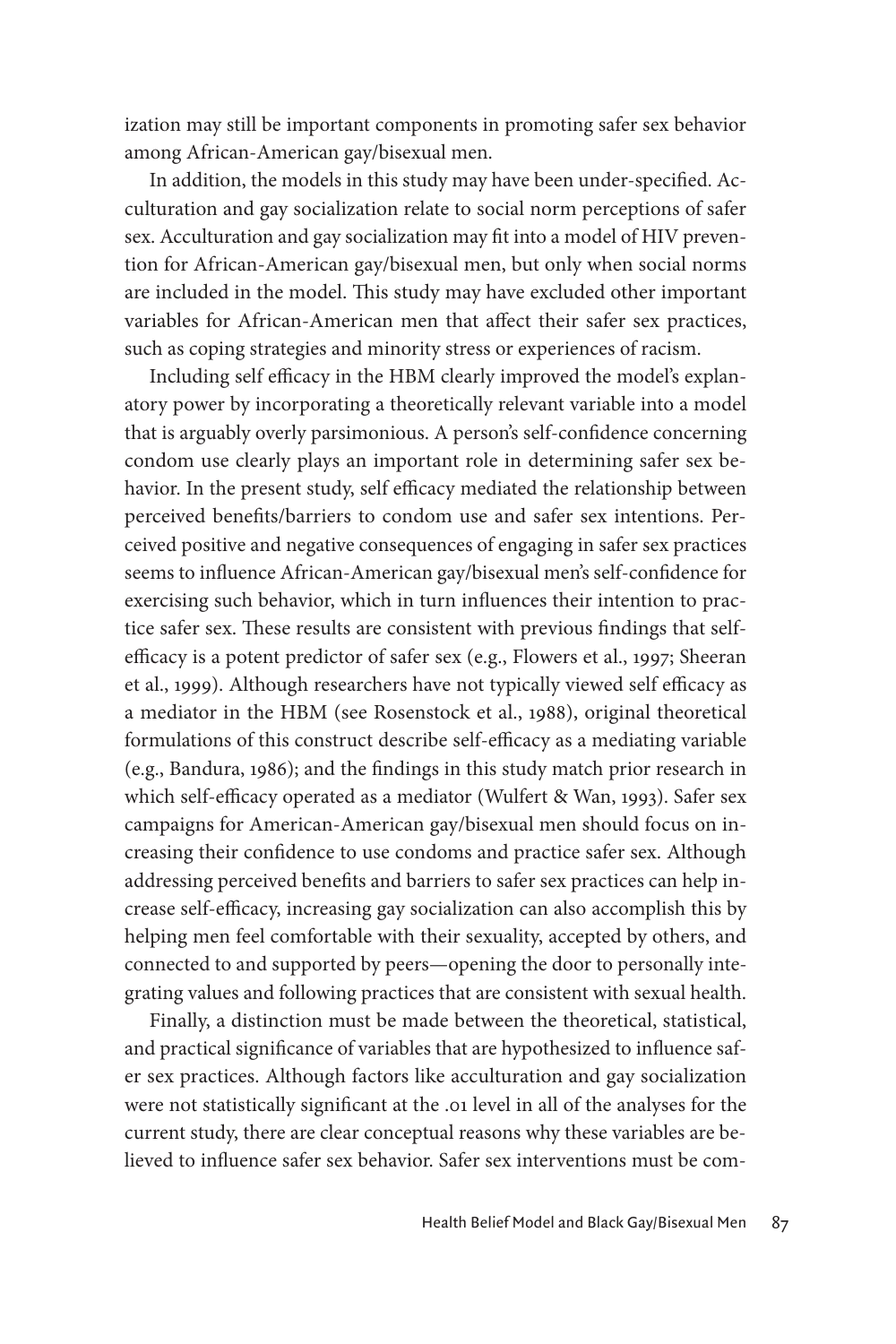prehensive. Thus, variables that are not statistically significant should not be automatically ignored; such variables may well have great theoretical and practical significance in promoting safer sex behavior.

#### *Clinical Implications and Conclusions*

The findings of this study may be limited by the cross-sectional design with self-reported data, demand characteristics, and the artificial nature of the research setting. Social desirability and the financial incentive may have influenced responses and participation in the study. The sample comes from one city in the United States, which limits the external validity of the results. Inferences about causation cannot be made.

Nonetheless, this study provides important information about the HBM and HIV prevention in a high risk, minority population. The results suggest that African- American gay/bisexual men face several challenges when they attempt to maintain their sexual health. Not only do these men need to possess positive condom attitudes and perceive few partner barriers to safer sex, but they may also need to maintain a level of comfort with their sexuality. Sexual self- acceptance may allow an African- American gay/bisexual man to think more freely and explicitly about the potential consequences of unprotected sexual activity. Having a sense of connection with other gay/bisexual men who make safer sex a priority can provide motivation, support, and reinforcement for consistent safer sex practices.

Public health professionals can use the results of this study to create effective safer sex interventions that target the African- American gay/bisexual male community. Modified forms of the Health Belief Model can serve as a basis for these efforts. Intervention strategies should promote positive safer sex attitudes, favorable social norm perceptions of safer sex, and high levels of self-efficacy among African-American gay/bisexual men. Safer sex strategies (e.g., safer sex advertisements, free condoms, pamphlets about safer sex behavior) could be promoted in magazines, newspapers, bars, bookstores, and community events that receive heavy patronage from gay/bisexual men— particularly African- American gay/bisexual men. Community health centers could hold safer sex workshops for African- American gay/bisexual men where sexual assertiveness skills could be taught and rehearsed to increase their sense of self-efficacy (e.g., see Kalichman et al., 1996). Community agencies could also sponsor recreational and social support activities among African- American gay/bisexual men where safer sex behavior is a recurring theme. These activities would promote a sense of group cohe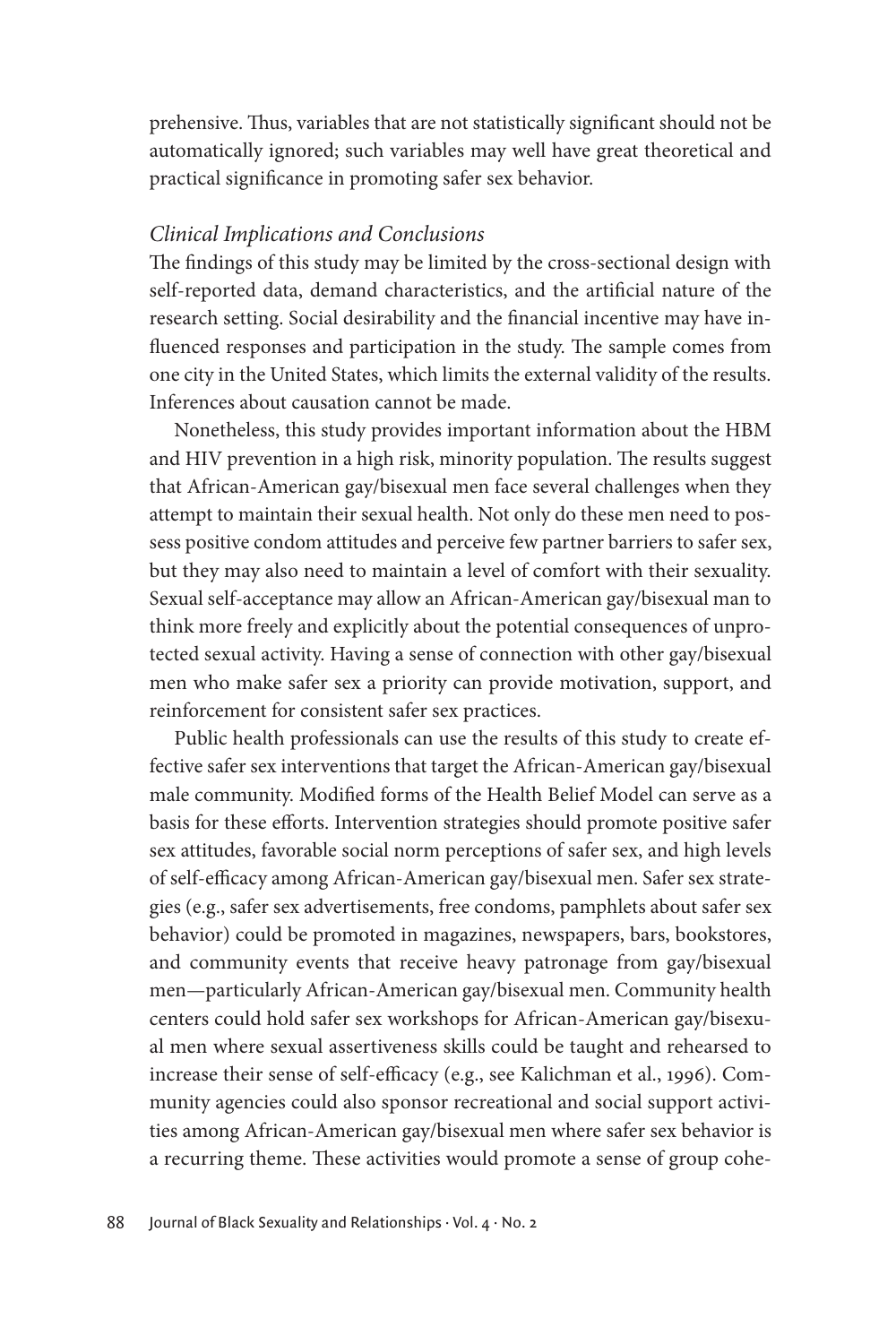sion— a sense of community that would bolster gay socialization and enable African- American gay/bisexual men to enhance their psychological wellbeing as well as their sexual health (Frost & Meyer, 2012).

**Brian D. Zamboni**'s research focuses on sexual health, sex education, and marginalized populations.

**Isiaah Crawford**'s research has focused on HIV prevention, minorities and marginalized populations.

**Fred B. Bryant**'s research has focused on quality of life, savoring, and test validity. He is an expert in the use of structural equation modeling and advanced statistical techniques.

#### References

- Agronick, G., O'donnell, L., Stueve, A., San Doval, A. Duran, R., & Vargo, S. (2004) Sexual behaviors and risks among bisexually- and gay-identified young Latino men. *AIDS Behavior,* 8*,* 185– 197.
- Albarracin, D., Gillette, J. C., Earl, A. N., Glasman, L. R., Durantini, M. R., & Ho, M. H. (2005). A test of major assumptions about behavior change: A comprehensive look at the effects of passive and active HIV-Prevention interventions since the beginning of the epidemic. *Psychological Bulletin*, 131, 856-897.
- Albarracin, D., Johnson, B. T., Fishbein, M., & Muellerleile, P. A. (2001). Theories of reasoned action and planned behavior as models of condom use: A meta-analysis. *Psychological Bulletin,* 127*,* 142– 161.
- Aronson, R. E., Rulison, K. L., Graham, L. K., Pulliam, R. M., McGee, Warner, L., Labban, J. D., Dingman, D., & Rhodes, S. D. (2013). Brothers leading health lives: Outcomes from the pilot testing of a culturally and contextually congruent HIV prevention intervention for Balck male college students. *AIDS Education and Prevention,* 25*,* 376– 393.
- Aspinwall, L. G., Kemeny, M. E., Taylor, S. E., Schneider, S. G., & Dudley, J. P. (1991). Psychosocial predictors of gay men's AIDS risk- reduction behavior. *Health Psychology,* 10*,* 432– 444.
- Bakker, A. B., Buunk, B. P., Siero, F. W., Van Den Eijnden, R. J. J. M. (1997). Application of a modified health belief model to HIV preventive behavioral intentions among gay and bisexual men. *Psychology and Health*, 12, 481-492.
- Bandura, A. (1986). *Social foundations of thought and action: A social cognitive theory.* Englewood Cliffs, NJ: Prentice Hall.
- Boone, T. L., & Lefkowitz, E. S. (2004). Safer Sex and the Health Belief Model: Considering the Contributions of Peer Norms and Socialization Factors. *Journal of Psychology & Human Sexuality,* 16*(*1*),* 51– 68.
- Brien, T. M., Thombs, D. L., Mahoney, C. A., & Wallnau, L. (1994). Dimensions of self Efficacy among three distinct groups of condom users. *Journal of American College Health,* 42*,*167– 174.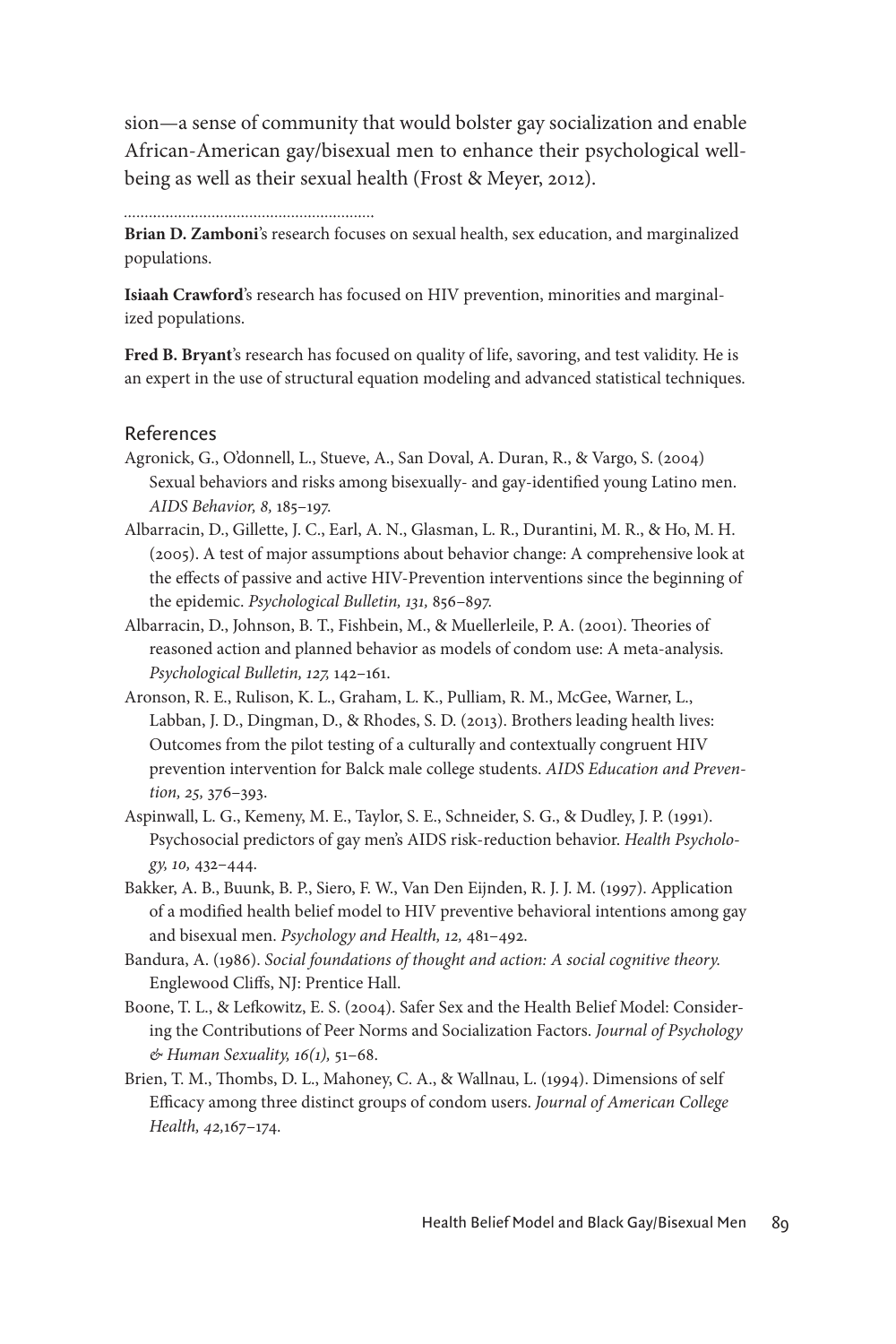- Brunswick, A. F. & Banaszak- Holl, J. (1996). HIV risk behavior and the health belief model: An empirical test in an African American community sample. *Journal of Community Psychology, 24, 44-65.*
- Carpenter, C. J. (2010). A meta-analysis of the effectiveness of health belief model variables in predicting behavior. *Health Communication,* 25*(*8*),* 661– 669.
- Casey, M. K., Timmermann, L., Allen, M., Krahn, S., & Turkiewicz, K. L. (2009). Response and self-efficacy of condom use: A meta-analysis of this important element of AIDS education and prevention. *Southern Communication Journal*,  $74(1)$ , 57-78.
- Centers for Disease Control and Prevention. (2015). HIV Surveillance Report, 2014; vol. 26. *http://www.cdc.gov/hiv/library/reports/surveillance/Published November* 2015
- Crawford, I., Allison, K., Zamboni, B. D., & Soto, T. (2002). The influence of dual identity development on the psychosocial functioning of African- American gay and bisexual men. *Journal of Sex Research,* 39*,* 179– 189.
- Cuellar, I., Nyberg, B., Maldonado, R. E., & Roberts, R. E. (1997). Ethnic identity and acculturation in a young adult Mexican- origin population. *Journal of Community Psychology,* 25*,* 535– 549.
- David, S. & Knight, B. G. (2008). Stress and coping among gay men: Age and ethnic differences. Psychology and Aging, 23, 62-69.
- DeHart, D. D., & Birkimer, J. C. (1997). Trying to practice safer sex: development of the sexual risks scale. *Journal of Sex Research*, 34, 11-25.
- Flowers, P., Sheeran, P., Beail, N., & Smith, J. A. (1997). The role of psychosocial factors in HIV risk reduction among gay and bisexual men: A quantitative review. *Psychology and Health,* 12*,* 197– 230.
- Ford, K. & Norris, A. E. (1995). Factors related to condom use with casual partners among urban African- American and Hispanic males. *AIDS Education and Prevention,* 7*,* 494– 503.
- Frost, D. M., & Meyer, I. H. (2012). Measuring community connectedness among diverse sexual minority populations. The Journal of Sex Research, 49, 36-49.
- Gerrard, M., Gibbons, F. X., & Bushman, B. J. (1996). Relation between perceived vulnerability to HIV and precautionary sexual behavior. *Psychological Bulletin,* 119*,*  $390 - 409.$
- Helweg-Larsen, M. & Collins, B. E. (1994). The UCLA multidimensional condom attitudes scale: Documenting the complex determinants of condom use in college students. *Health Psychology,* 13*,* 224– 237.
- Hergenrather, K. C., Emmanuel, D., Durant, S., & Rhodes, S. D. (2016). Enhancing HIV prevention among young men who have sex with men: A systematic review of HIV behavioral interventions for young gay and bisexual men. *AIDS Education and Prevention,* 28*(*3*),* 252– 271.
- Holmbeck, G. N. (1997). Toward terminological, conceptual, and statistical clarity in the study of mediators and moderators: Examples from the child- clinical and pediatric psychology literatures. *Journal of Consulting & Clinical Psychology,* 65*,* 599– 610.
- Joreskog, K. G., & Sorbom, D. (1996). *LISREL* 8*: User's reference guide.* Chicago, IL: Scientific Software International.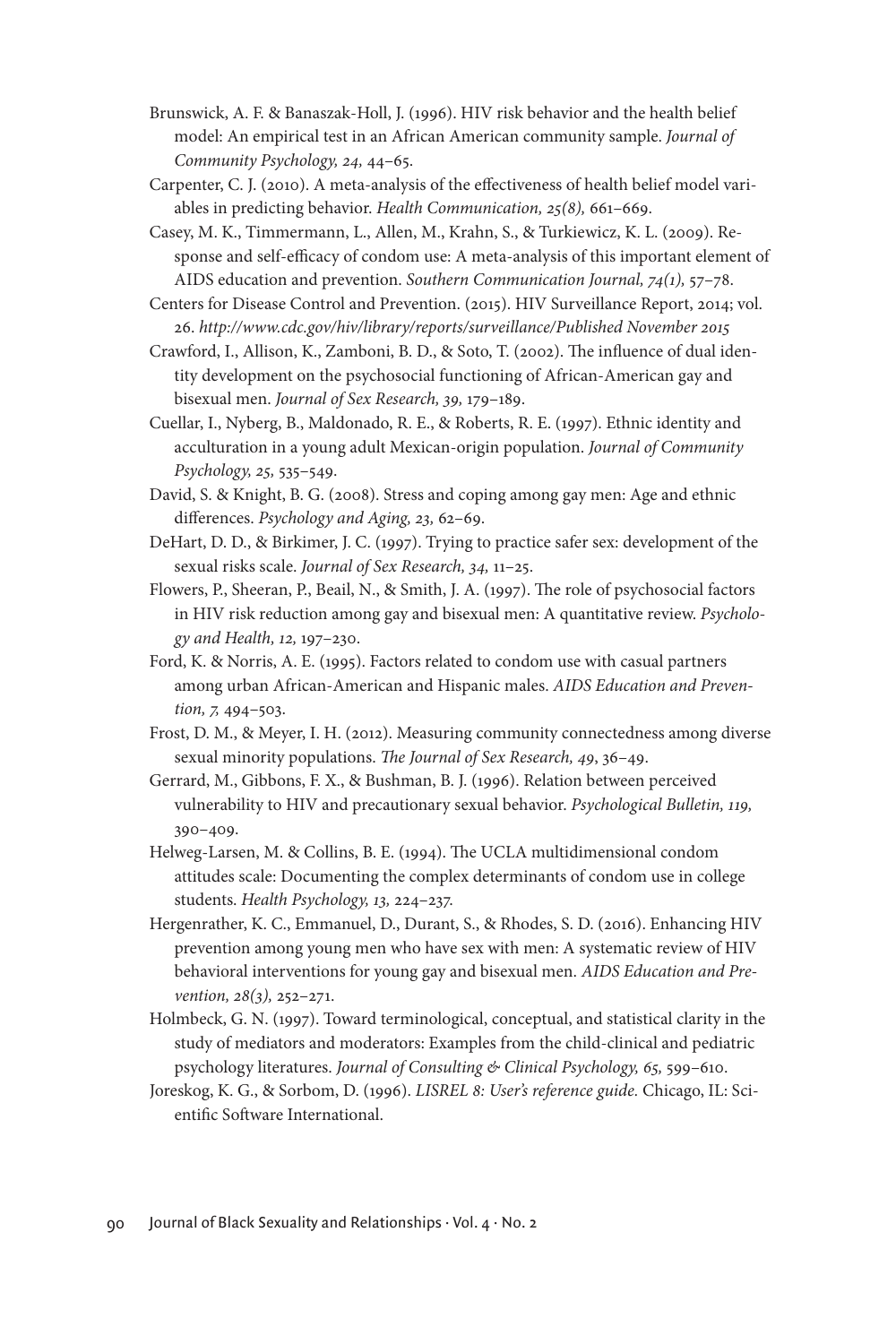- Kalichman, S. C., Rompa, D., & Coley, B. (1996). Experimental component analysis of a behavioral HIV- AIDS prevention intervention for inner- city women. *Journal of Con*sulting and Clinical Psychology, 64, 687-693.
- Khalil, S. N., Ross, M. W., Rabia, M., & Hira, S. (2005). Knowledge and Attitudes Towards HIV/STD Among Indian Adolescents. *International Journal of Adolescence and Youth,* 12*(*1*–* 2*),* 149– 168.
- Kline, R. B. (1998). *Principles and practice of structural equation modeling*. New York: The Guilford Press.
- Lacefield, K., Negy, C., Schrader, R. M., & Kuhlman, C. (2015). Comparing psychosocial correlates of condomless anal sex in HIV- diagnosed and HIV- nondiagnosed men who have sex with men: A series of meta- analyses of studies from 1993– 2013. *LGBT Health, 2(3), pp. 200-220.*
- Landrine, H., & Klonoff, E. A. (1994). The African-American acculturation scale: Development, reliability, and validity. *Journal of Black Psychology*, 20, 104-127.
- Lewis, J. E., Malow, R. M., Ireland, S. J. (1997). HIV/AIDS risk in heterosexual college students: A review of a decade of literature. *Journal of American College Health,* 45*,*  $147 - 158$ .
- Mahoney, C. A. (1995). The role of cues, self-efficacy, level of worry, and high-risk behaviors in college student condom use. *Journal of Sex Education and Therapy*, 21, 103-116.
- Meyer, I. H. (2010). Identity, stress, and resilience in lesbians, gay men, and bisexuals of color. The Counseling Psychologist, 38, 442-454.
- Neff, J. A. & Crawford, S. L. (1998). The health belief model and HIV risk behaviours: A causal model analysis among Anglos, African- Americans, and Mexican- Americans. *Ethnicity and Health,* 3*,* 283– 299.
- O'Leary, A., Fisher, H. H., Purcell, D. W., Spikes, P. S., & Gomez, C. A. (2007). Correlates of risk patterns and race/ethnicity among HIV- positive men who have sex with men. *AIDS and Behavior,* 11*(*5*),* 706– 715.
- Phinney, J. S. (1992). The multigroup ethnic identity measure: A new scale for use with diverse groups. *Journal of Adolescent Research*,  $7, 156 - 176$ .
- Ratti R., Bakeman, R. & Peterson, J. L. (2000). Correlates of high- risk sexual behaviour among Canadian men of South Asian and European origin who have sex with men. *AIDS Care,* 12*,* 193– 202.
- Rosenstock, I. M. (1974). Historical origins of the health belief model. *Health Education Monographs,* 2*,* 328– 335.
- Rosenstock, I. M., Strecher, V. J., & Becker, M. H. (1988). Social learning theory and the health belief model. *Health Education Quarterly,* 15*,* 175– 183.
- Sacco, W. P., Levine, B., Reed, D. L., & Thompson, K. (1991). Attitudes about condom use as an AIDS-relevant behavior: Their factor structure and relation to condom use. *Psychological Assessment,* 3*,* 265– 272.
- San Doval, A., Duran, R., O'Donnell, L., & O'Donnell, C. R. (1995). Barriers to condom use in primary and nonprimary relationships among Hispanic STD clinic patients. *Hispanic Journal of Behavioral Sciences, 17, 385-397.*